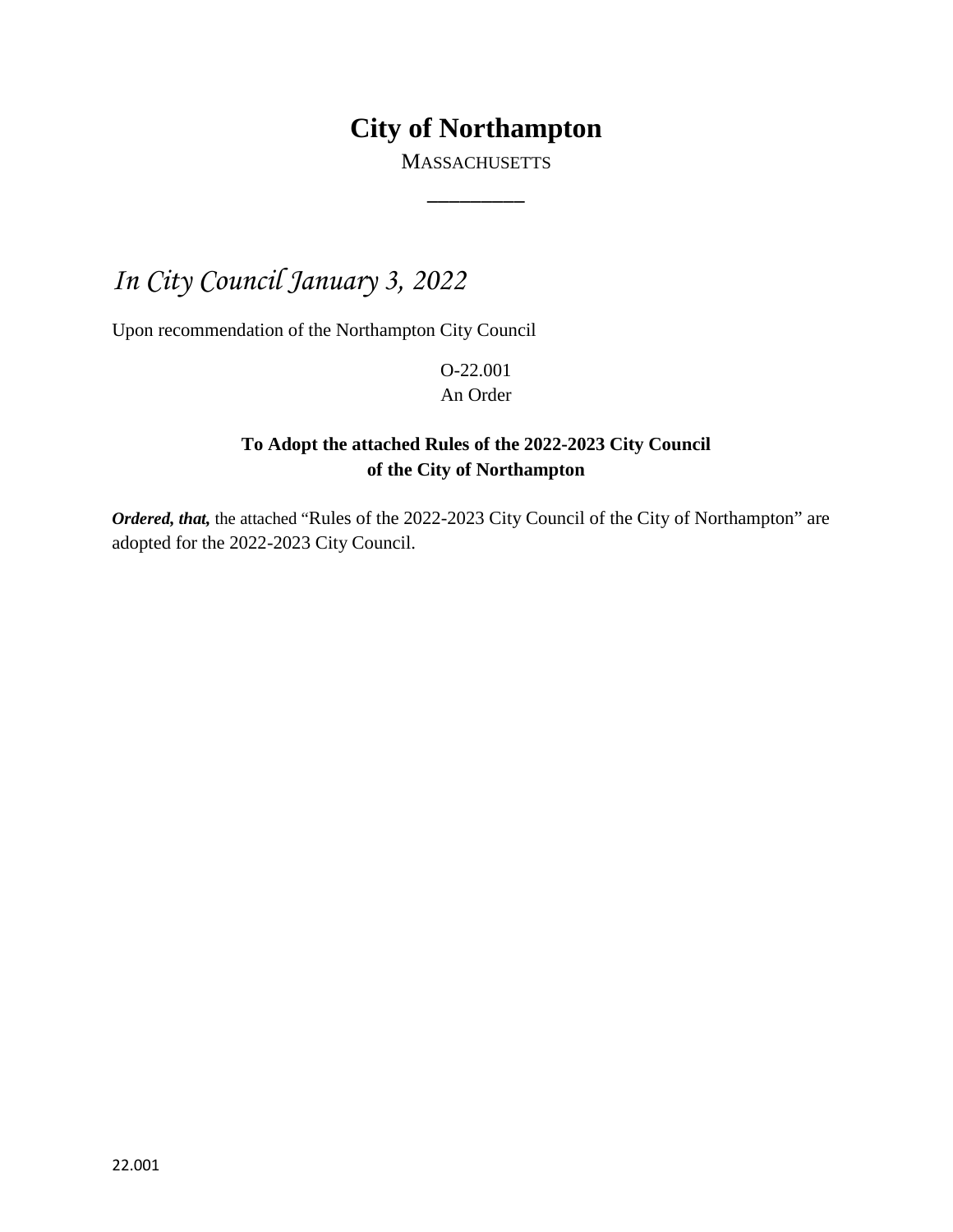

#### RULES OF THE 2022-2023 CITY COUNCIL OF THE CITY OF NORTHAMPTON

- 1. These Rules
	- 1.1. Adoption
	- 1.2. Repeal or Amendment
	- 1.3. Precedence
	- 1.4. Suspension

#### 2. Organization

- 2.1. Presiding Officer
	- 2.1.1. Duties
	- 2.1.2. Participation
	- 2.1.3. Order of Succession
- 2.2. Election of Council President and Vice-President
- 2.3. Council President Duties and Powers
- 2.4. Council Vice-President Duties and Powers
- 2.5. Administrative Assistant to the City Council 2.5.1. Duties
- 2.6. Council Committees
	- 2.6.1. Establishment of Standing Committees
		- 2.6.1.1. Committee on Finance
		- 2.6.1.2. Committee on Community Resources
		- 2.6.1.3. Committee on City Services
		- 2.6.1.4. Committee on Legislative Matters
	- 2.6.2. Powers and Duties of Council Committees
	- 2.6.3. Select Committees
- 3. Duties and Powers of the City Council 3.1. Selection of an Outside Auditor

#### 4. Order

- 4.1. Quorum
- 4.2. Calling Meetings to Order
- 4.3. Recognition of Mayor and Department Representatives
- 4.4. Consent Agenda
- 4.5. Order of Business
- 4.6. Minutes of Previous Meeting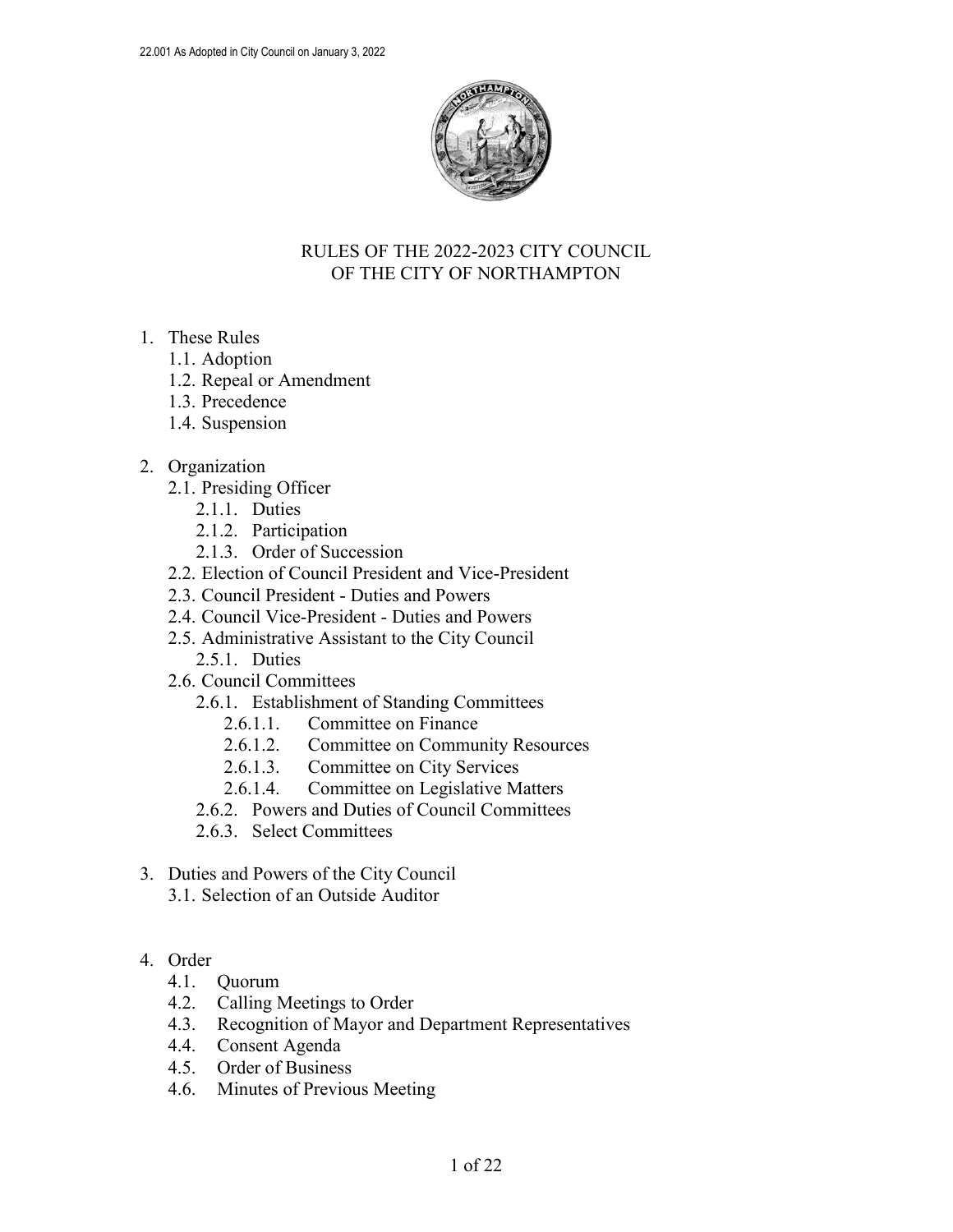- 4.7. Conduct
- 4.8. Public Comment
- 4.9. New Business
- 4.10. Recess
- 4.11. Order and Manner of Speaking
- 4.12. Order During Debate
- 4.13. Voting
	- 4.13.1. Deciding Votes
	- 4.13.2. Votes Required to Pass Measures
	- 4.13.3. Roll Call Votes
		- 4.13.3.1. Request
		- 4.13.3.2. Method of Recording
	- 4.13.4. Reconsideration
- 4.14. Remote Meeting Participation
- 4.15. Minutes of Executive Session Meetings
- 5. Legislative Process
	- 5.1. Proposed Matters
		- 5.1.1. Timely Filing
		- 5.1.2. Presentation to Council, Mayor
		- 5.1.3. Adding Matters to Council Agenda
		- 5.1.4. Presentation and Enacting Style of Matters
		- 5.1.5. Supporting Documents
	- 5.2. Referral of Matters to Committee
	- 5.3. Solicitor Review of Ordinances
	- 5.4. Withdrawal of Matters
	- 5.5. Matters Requiring Two Readings
	- 5.6. Matters Requiring One Reading
	- 5.7. Enrollment Committee
	- 5.8. Automatic Carryover
- 6. Appendices
	- 6.1. Special Permit Granting Authority
	- 6.2. Examples of Presentation and Enacting Styling of Matters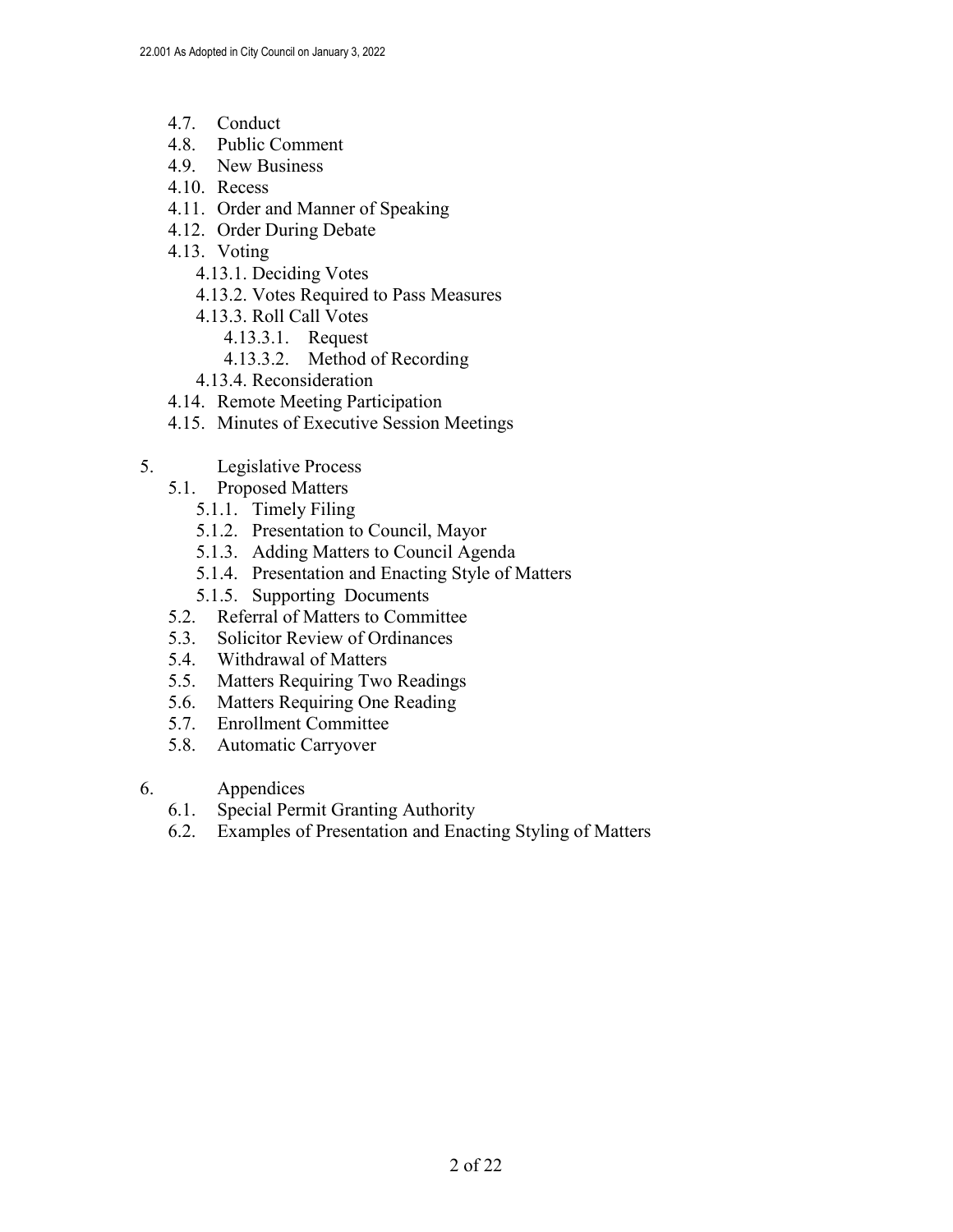## 1. These Rules

- 1.1. ADOPTION. When adopted by the City Council, these Rules shall take effect at the time of the first Council meeting following January 1, 2022.
- 1.2. REPEAL OR AMENDMENT. City Council Rules may only be repealed or amended with a two-thirds majority vote of quorum present. The latest version of these Rules shall be published online.
- 1.3. PRECEDENCE. The City Council Meetings shall conform to parliamentary practices as set forth in the Rules of the City Council. The procedures defined in the most current version of Robert's Rules of Order will resolve questions not addressed by the Council Rules.
- 1.4. SUSPENSION. Suspension of these rules or any part thereof shall require a twothirds majority of the quorum present. Nothing herein shall be construed to authorize suspension of any provision of the Charter of the City of Northampton, or any ordinance of the City of Northampton.

## 2. Organization

### 2.1. PRESIDING OFFICER

- 2.1.1. DUTIES. When present, the Council President shall be the presiding officer of the City Council at every meeting. The duties as presiding officer shall be only those set forth herein:
	- 2.1.1.1. To open the meeting at the appointed time by taking the chair, calling the meeting to order, and ascertaining that a quorum is present.
	- 2.1.1.2. To announce in proper sequence the business that comes before the City Council.
	- 2.1.1.3. To recognize members who are entitled to the floor.
	- 2.1.1.4. To state and to put to vote all questions that legitimately come before the City Council as motions or that otherwise arise in the course of proceedings (except questions that relate to the presiding officer as noted below), and to announce the result of each vote or, if a motion that is not in order is made, to rule it out of order; or, to refuse to recognize obviously frivolous or dilatory motions as defined by Robert's Rules;.
	- 2.1.1.5. To expedite business in every way compatible with the rights of all members of the body.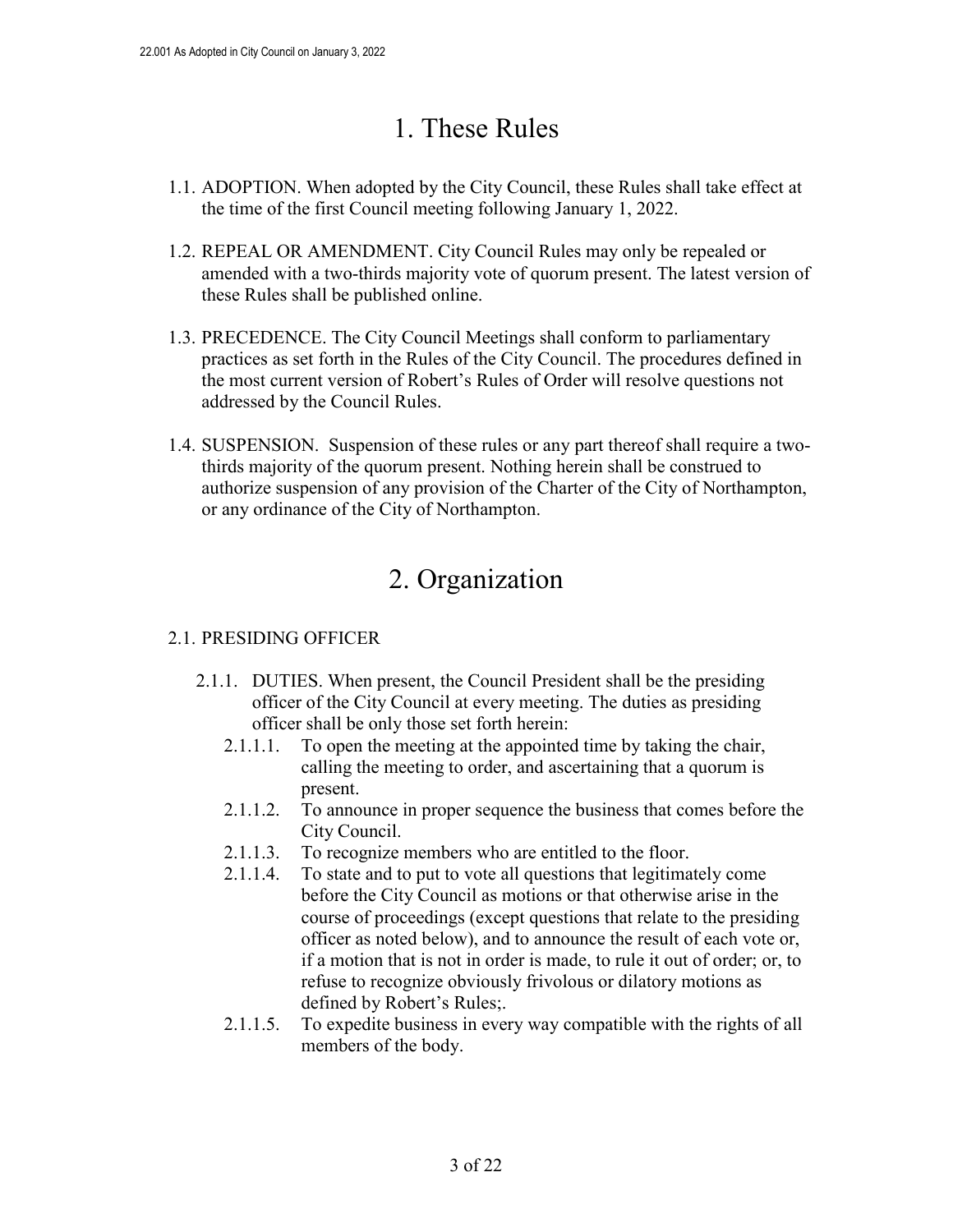- 2.1.1.6. To respond to inquiries of City Councilors relating to parliamentary procedure or factual information bearing on the business of the City Council.
- 2.1.1.7. To declare the meeting adjourned when the City Council so votes or, when applicable, at the time prescribed in the order of business, or at any time in the event an emergency.
- 2.1.1.8. To determine whether an amendment is germane to the motion under consideration.
- 2.1.2. PARTICIPATION. The Presiding Officer may make statements, ask questions and give opinions during debate without relinquishing the chair.
- 2.1.3. ORDER OF SUCCESSION. In the absence of the Council President, the first of the following list of persons who is not absent shall preside and shall retain voting privileges:

First, the Council Vice-President Second, the Chair of the Committee on Finance Third, the Chair of the Committee on Legislative Matters

If none of the above are present or able to preside, the City Council shall elect by majority vote a President pro-tempore who shall preside for that meeting and shall retain voting privileges. Should the City Council fail to elect a President pro-tempore the meeting shall be adjourned.

#### 2.2. ELECTION OF COUNCIL PRESIDENT AND VICE-PRESIDENT.

- 2.2.1. The City Council President and Vice-President shall be elected:
	- 2.2.1.1. At the first City Council meeting of a two-year session; and
	- 2.2.1.2. In the event of a vacancy for either office.
- 2.2.2. At any meeting when a City Council President is to be elected, the previous Council President will preside. If the previous Council President is absent or no longer a member of the Council, the longest serving member of the Council will preside. If two members of the Council are equal in seniority, a coin toss will determine which Councilor presides over the election of the Council President. If more than two members of the Council are equal in seniority they will draw lots to determine which Councilor will preside over the election of the Council President.
- 2.2.3. After nominations are made by members of the Council, candidates may present to the council.
- 2.3. COUNCIL PRESIDENT POWERS AND DUTIES. The powers and duties of the Council President shall include all duties pursuant to the Charter and also: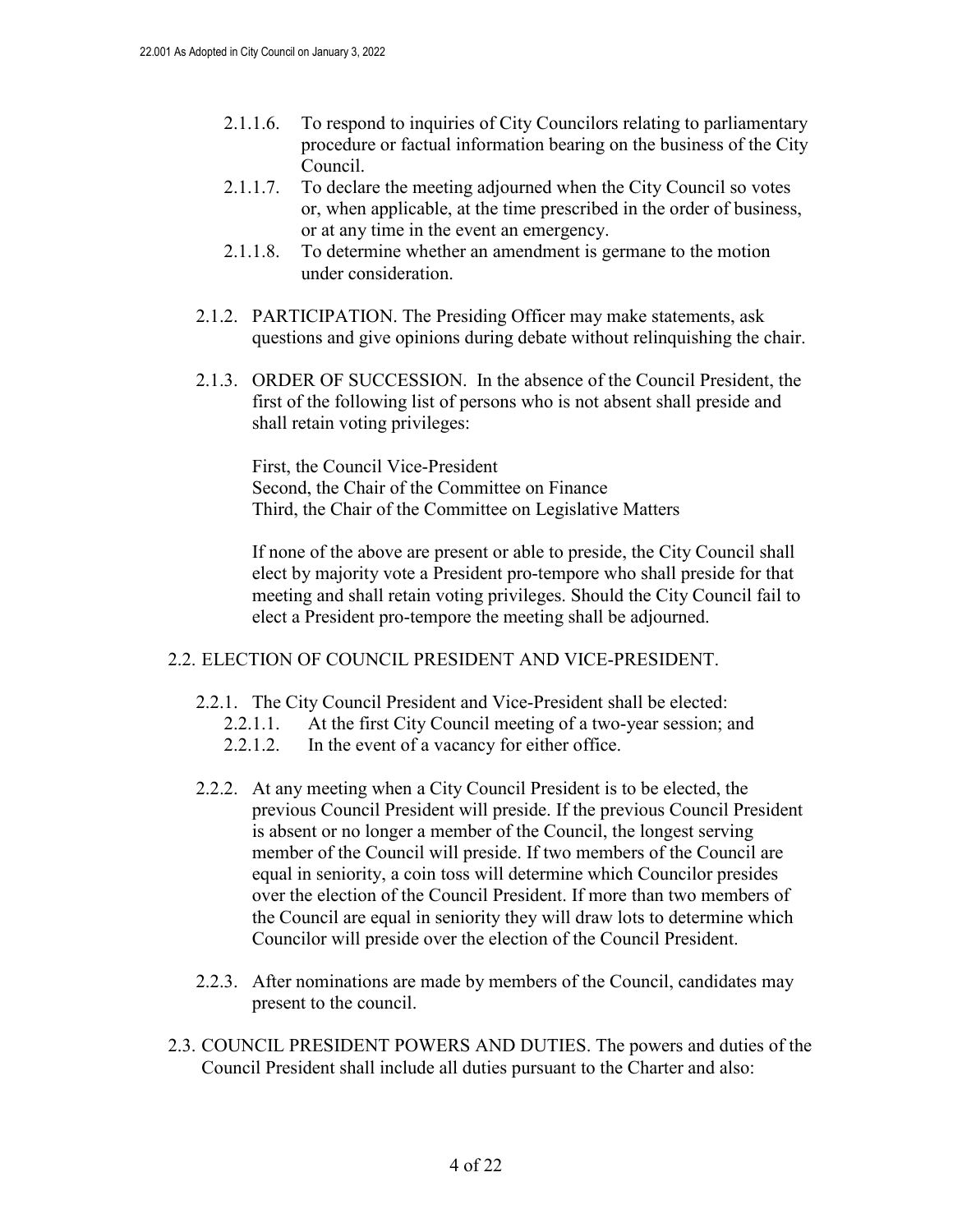- 2.3.1. To assign councilors to serve on any committee established by the City Council.
- 2.3.2. To remove members of a committee from a committee, or reassign them, at any time.
- 2.3.3. To appoint members to select committees, as provided below.
- 2.3.4. To determine seating arrangements for the members of the City Council.
- 2.3.5. To appoint the membership of Enrollment Committee and modify the membership meeting to meeting for any reason.
- 2.3.6. To set an agenda for the City Council.
- 2.3.7. To hire the Administrative Assistant to the City Council and to supervise the individual in that position generally, including conducting an annual performance review. The administrative assistant appointment must be ratified by the whole City Council.
- 2.3.8. To issue a Committee Study Request to any committee. Such a request shall require a committee to report to the full Council on a particular policy or issue area within 120 days optionally accompanied by legislation. However a committee may by majority vote decline to consider or respond to such a request.
- 2.4. COUNCIL VICE-PRESIDENT POWERS AND DUTIES. The powers and duties of the City Council Vice-President will include all duties pursuant to the Charter.

#### 2.5. ADMINISTRATIVE ASSISTANT TO THE CITY COUNCIL

- 2.5.1. DUTIES. The Administrative Assistant shall report to the City Council President, who may assign duties in addition to the following:
	- 2.5.1.1. To maintain a record of all matters and their status as they proceed through various legislative stages and committees, as well as all amendments and related documents.
	- 2.5.1.2. To provide staff support and recordkeeping to standing Council committees and select committees as assigned and to assist committees with all aspects of reporting.
	- 2.5.1.3. To act as custodian of all books, documents and papers belonging to the City Council and to keep an accurate list thereof.
	- 2.5.1.4. To notify the chair of any Council committee, board, executive commission, or other body when a matter is referred to it and to provide the body with all documents relative to the matter.
	- 2.5.1.5. To ensure that all documents addressed to the Council shall be provided to each Councilor, and that any documents reviewed during the meeting become part of the permanent public record of that meeting.
	- 2.5.1.6. To notify the appointees to all Council committees in writing upon their appointment.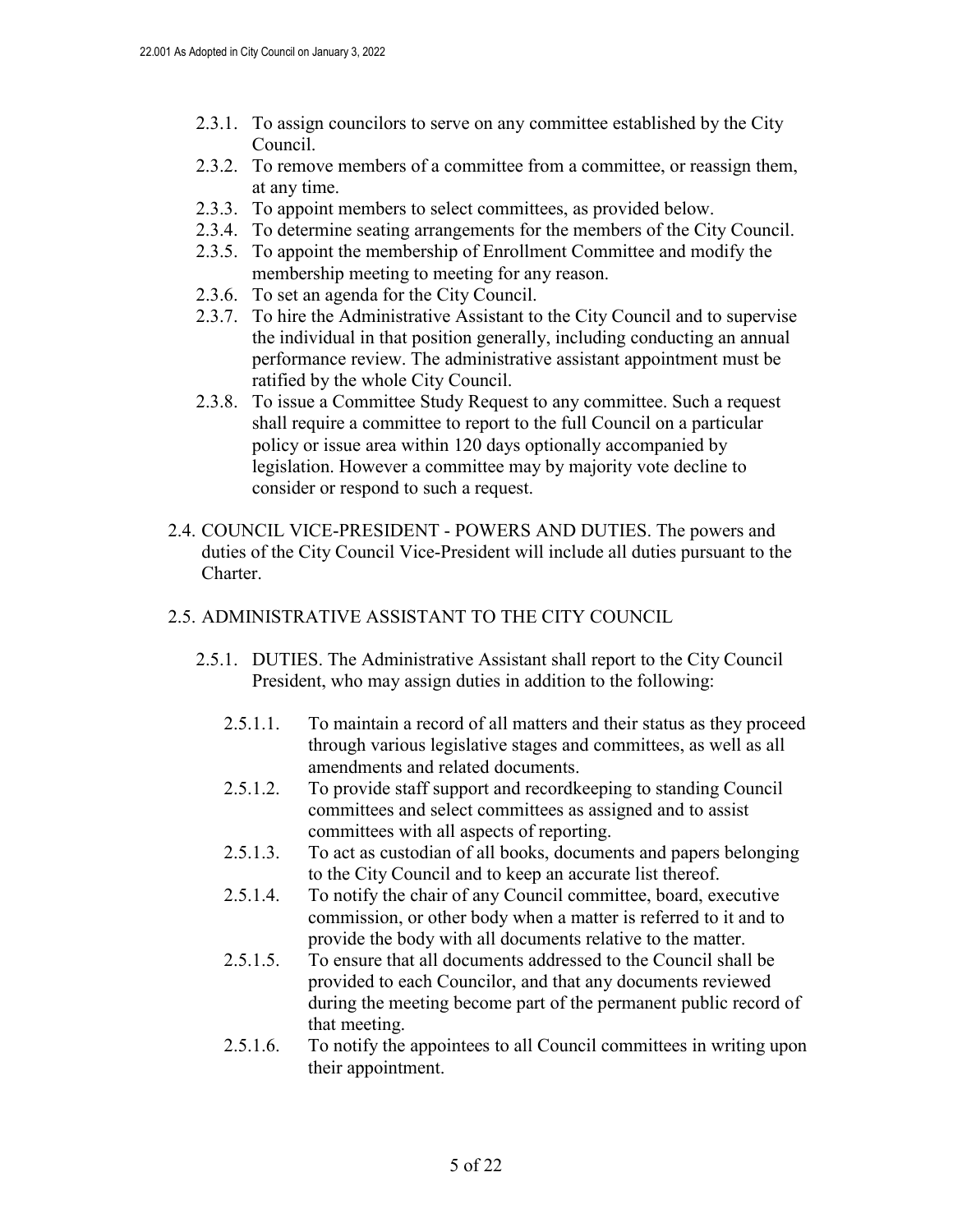- 2.5.1.7. To assist in preparing requests for proposals for an independent auditor in accordance with Sec 7-6 of the Charter.
- 2.5.1.8. To advise the Council President on matters of parliamentary procedure.

#### 2.6. COUNCIL COMMITTEES

2.6.1. ESTABLISHMENT OF STANDING COMMITTEES. The following committees are established as described below.

#### 2.6.1.1. COMMITTEE on FINANCE

- 2.6.1.1.1. Process. Financial orders will be introduced and discussed at a full City Council meeting and referred to either the consent agenda of a future meeting or the Finance Committee for more public input, discussion and recommendation. The Finance Committee will then convene separately outside of the full council meeting and before the next meeting.
- 2.6.1.1.2. Jurisdiction. Financial matters. The Committee shall review all orders authorizing a loan, supplemental appropriation, or financial transfer submitted by the Mayor in accordance with such authority by either the Massachusetts General Laws, the Charter of the City of Northampton, or the Code of Ordinances of the City of Northampton and make recommendations on referrals to the City Council.
- 2.6.1.1.3. In addition to the outside audit provided by Section 7-6 of the Charter, the Committee may request access to all books, vouchers, notes, securities, and bonds in the possession of the Treasurer-Collector, City Auditor or any board or executive commission and make a report thereof to the City Council.
- 2.6.1.1.4. The Committee shall review all proposals to sell or lease any City-owned land or building not put to public use that are submitted to the City Council for approval and all proposals to purchase or lease real property that are submitted to the City Council for approval. The Committee shall make recommendations to the City Council on the matter. All instruments of conveyance and leases approved by the City Council shall be executed by the Mayor on behalf of the City unless otherwise provided by Massachusetts General Laws.
- 2.6.1.1.5. The Committee shall consist of four Councilors.
- 2.6.1.1.6. The Committee may hold public hearings on water, sewer, Stormwater and other municipal utility rates.

#### 2.6.1.2. COMMITTEE on COMMUNITY RESOURCES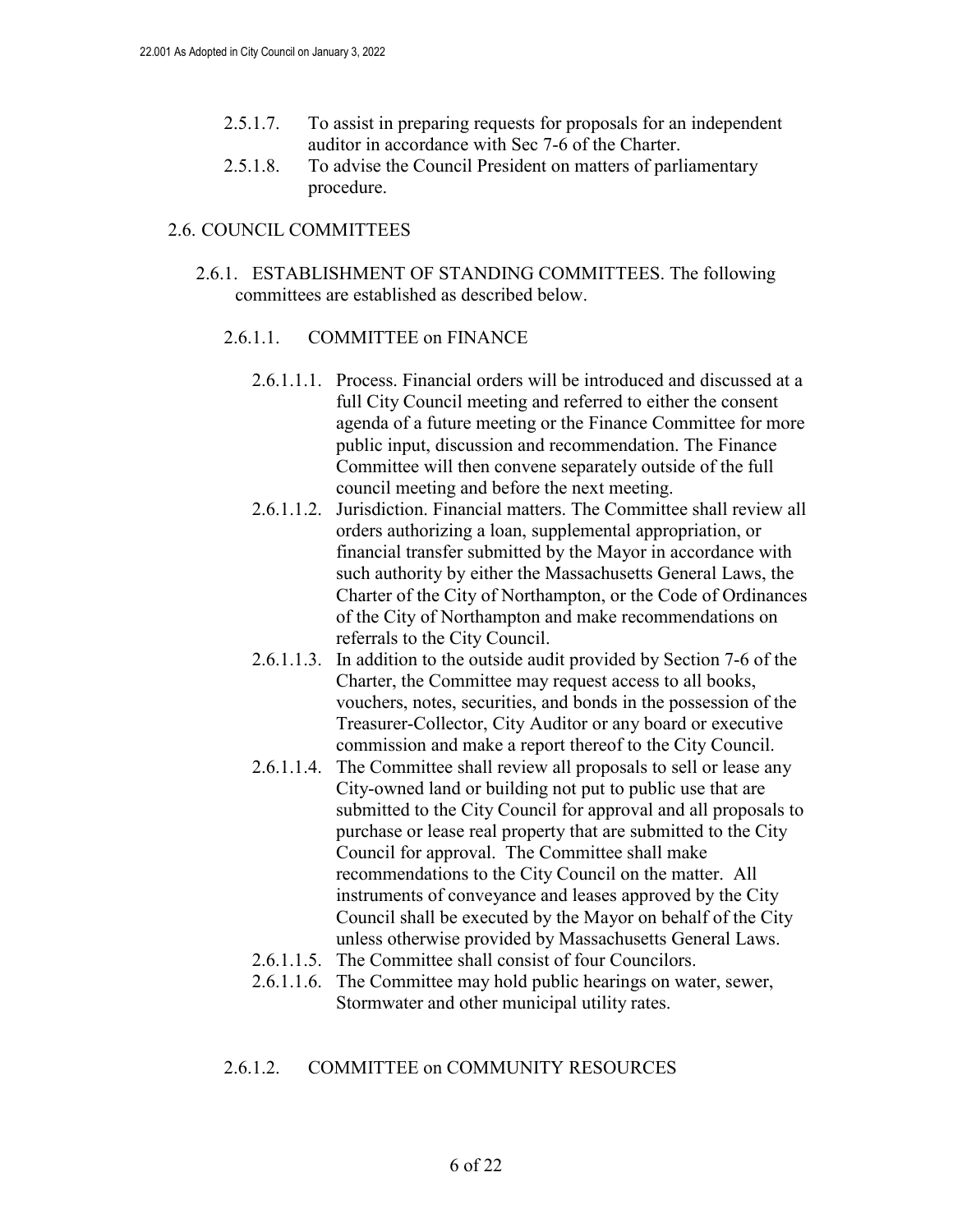- 2.6.1.2.1. Jurisdiction. Matters affecting the community including economic development, local business, tourism, the environment, the arts, planning, zoning, sustainability, land use, housing and affordability, among others.
- 2.6.1.2.2. The Committee may review and make recommendations on licenses and permits.
- 2.6.1.2.3. The Committee shall consist of four Councilors.

#### 2.6.1.3. COMMITTEE on CITY SERVICES

- 2.6.1.3.1. Jurisdiction. Matters related to the activities and operation of municipal government.
- 2.6.1.3.2. The Committee shall serve as the standing committee to review all candidates for appointment to boards and commission in accordance with Section 2-10 of the Charter.
- 2.6.1.3.3. The Committee shall consist of four Councilors.

#### 2.6.1.4. COMMITTEE on LEGISLATIVE MATTERS

- 2.6.1.4.1. Jurisdiction. Upon referral by the City Council, the Committee shall have the power to make recommendations on ordinances, orders, resolutions and the rules of the City Council. Such recommendations shall be made in consultation with the City Solicitor.
- 2.6.1.4.2. The Committee may choose to be the last committee to review any matter that is also referred to another Council committee. The Committee shall not be required to wait to receive the report of any executive commission.
- 2.6.1.4.3. The Committee shall consist of four Councilors.
- 2.6.2. POWERS AND DUTIES OF COUNCIL COMMITTEES. The following shall apply to all committees unless otherwise stated:
	- 2.6.2.1. Election of officers. Council Committees shall elect officers from among their members, such as Chair and Vice-Chair. At a committee's first meeting, the member who was first in the order of those announced by the Council President to serve on the committee shall preside until a Chair is elected.
	- 2.6.2.2. Meetings. Committees shall meet as required by the City Council, the Committee's Chair, or at the request of two members. Committees shall hold an initial meeting no later than three months after the appointment of its members.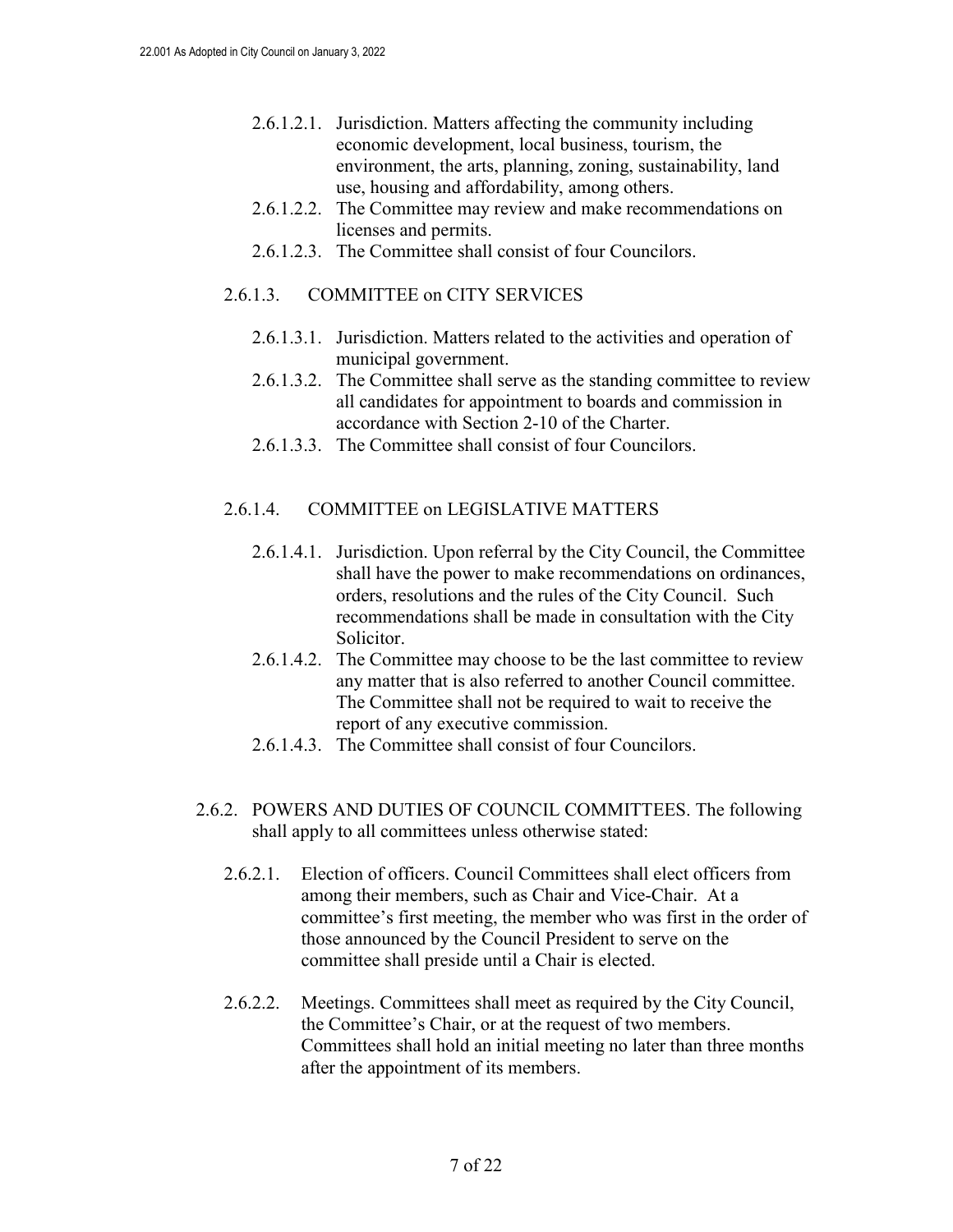- 2.6.2.3. Requests to appear before committees. A committee may make information requests pursuant Section 2-7 of the Charter.
	- 2.6.2.3.1. Notice. A committee shall give a minimum of 7 days notice to a person it may require to appear before it. No person shall be required to respond to any question not related to those questions presented in advance and in writing. The Committee will notify the Mayor of any Information Request under this section.
- 2.6.2.4. Committees shall have the power to hold hearings on and develop, review and recommend policies on any matter within their jurisdiction.
- 2.6.2.5. Power to amend. Council committees may recommend amendments to any measure. However, when a measure has been referred to the Committee on Legislative Matters, the Committee on Legislative Matters shall consider all amendments previously proposed by other committees and report one version of an amended measure to City Council.
- 2.6.2.6. Duty to report. "To report" shall mean transmitting a positive/favorable, negative/neutral or neutral recommendation and associated votes as well as any suggested textual amendments and related documents.
	- 2.6.2.6.1. For matters referred to the Committee on Legislative Matters, among others: All committees other than the Committee on Legislative Matters shall report to the Committee on Legislative Matters and the City Council within 60 days, whereupon the Committee on Legislative Matters shall report to the full City Council within an additional 30 days.
	- 2.6.2.6.2. For matters referred to the Committee on Legislative Matters exclusively: The Committee on Legislative Matters shall report to the full City Council within 60 days.
	- 2.6.2.6.3. For matters referred to committees not including the Committee on Legislative Matters: Committees shall report to the full City Council within 90 days.
	- 2.6.2.6.4. Committees shall make all reports in writing.
- 2.6.3. SELECT COMMITTEES. The City Council may establish select committees for the purpose of considering a particular policy or issue or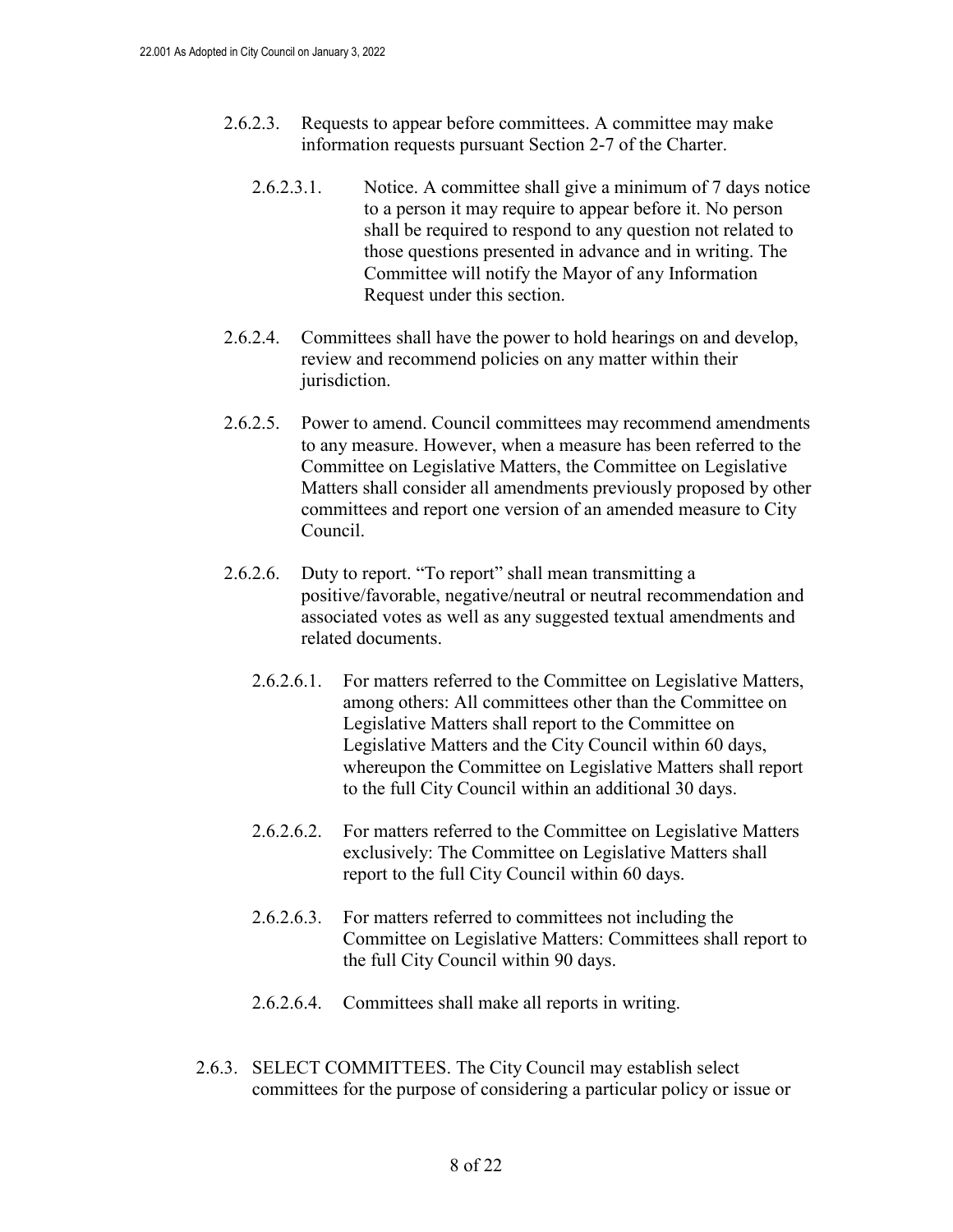for other purposes. Such committees may make recommendations and may sponsor ordinances, resolutions or other matters. Such committee**s** may be created by resolution approved by a two-thirds vote of a quorum. The resolution shall specify the composition and scope of the select committee. No such committee shall exist beyond the current term of the Council. The Council President shall appoint all members to such committees, and may appoint members of the public who are residents of the City of Northampton or city employees provided the Mayor approve the appointment of any city employee. Select Committees shall elect their own Chair and other officers from among those appointed. At the first meeting, the person whose appointment was first announced by the Council President shall serve as temporary Chair until elections occur.

2.6.4. A majority of those appointed and serving on a committee shall constitute a quorum.

### 3. Duties and Powers of the City Council.

The City Council shall have those duties and powers pursuant the Charter and also:

- 3.1. SELECTION OF AN OUTSIDE AUDITOR. Pursuant Section 7-6 of the Charter, the City Council shall select an independent auditor according to the following provisions:
	- 3.1.1. The Finance Committee shall oversee the process of selection of an independent auditor and shall make a recommendation on the award of a contract for auditing services to the full Council.
	- 3.1.2. The award of a three-year contract to audit shall be made by the City Council on or before September 15 of every third year.
	- 3.1.3. The Council shall require the report of the audit to be filed in final form with the Council not later than March 1 in the year following its award.

### 4. Order

- 4.1. QUORUM. The presence of 5 members shall constitute a quorum of the City Council.
- 4.2. CALLING MEETINGS TO ORDER. The presiding officer shall call the City Council to order at the time appointed for the meeting or to which it may have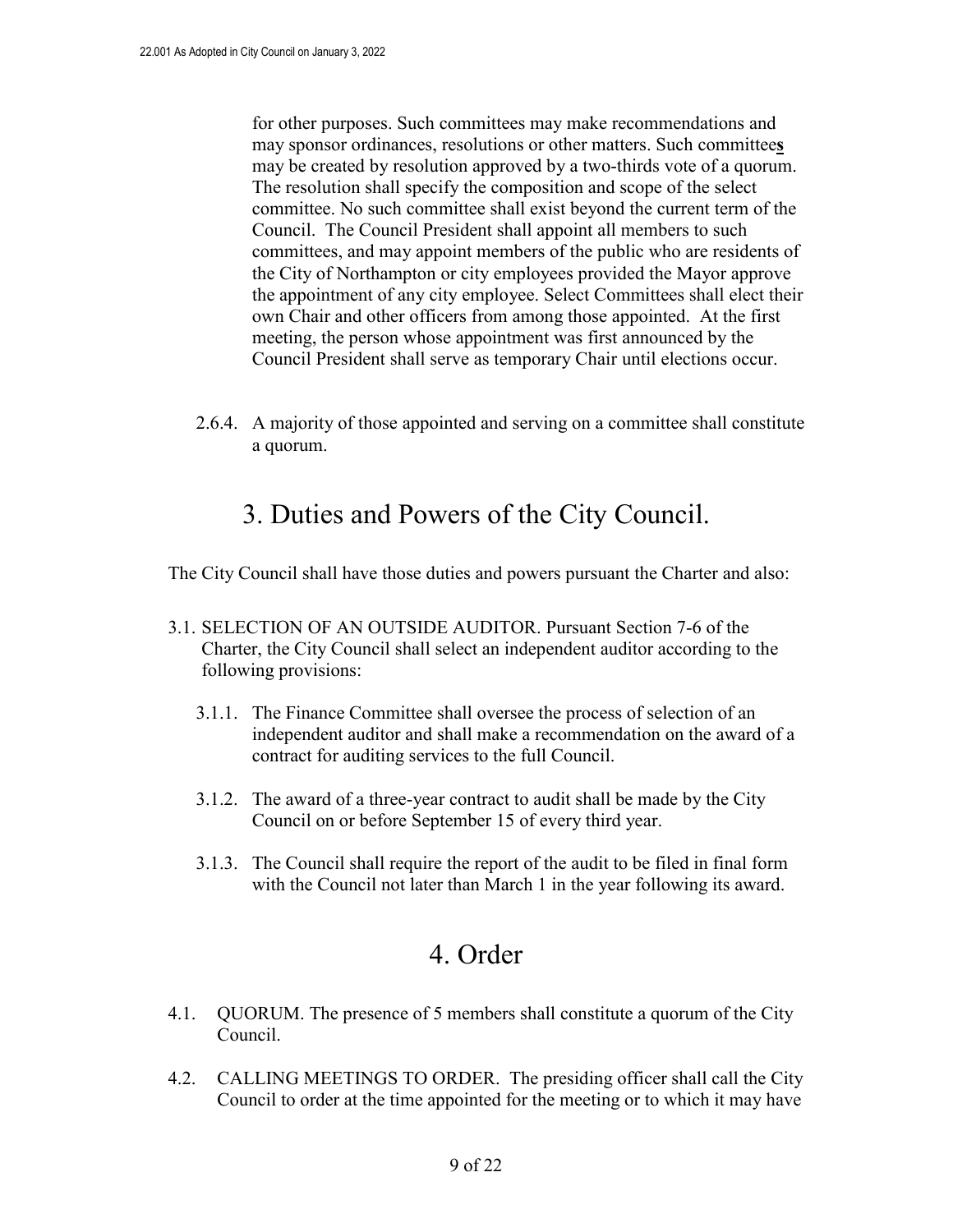adjourned, if a quorum be present, which shall be determined by calling the roll. The names of members not present at the meeting shall be recorded by the Administrative Assistant to the City Council.

4.3. RECOGNITION OF MAYOR AND DEPARTMENT REPRESENTATIVES. The Mayor and all City department representatives are recognized at all Council Meetings.

#### 4.4. CONSENT AGENDA

- 4.4.1. When any item of business requires action by the City Council, but is of a routine nature, such item may be presented at a regular meeting of the City Council as part of the Consent Agenda. Items eligible for consideration on the Consent Agenda include: approval of minutes, appointments, licenses, and petitions.
- 4.4.2. The Consent Agenda may be introduced by a motion "To approve the Consent Agenda," and may be considered by the City Council as a single item.
- 4.4.3. The presiding officer shall read the title of each item contained in the Consent Agenda before a vote.
- 4.4.4. There shall be no debate or discussion by any City Council member regarding any item on the Consent Agenda, beyond asking questions for simple clarification.
- 4.4.5. Any item may be removed from the Consent Agenda upon the request of any City Council member prior to the taking of a vote on the motion to approve it. All such items will be considered individually, in the order in which they were removed, immediately following consideration of the Consent Agenda.
- 4.4.6. Approval of the motion to approve the Consent Agenda shall be fully equivalent to approval, adoption, referral or enactment of each item of business thereon, exactly as if each had been acted upon individually.
- 4.4.7. When an appointment has not received a recommendation from the standing committee pursuant Sec 2-10 of the Charter, a vote within the Consent Agenda shall be equivalent to a motion to refer it to said standing committee. Otherwise a vote shall be equivalent to approval.

#### 4.5. ORDER OF BUSINESS.

4.5.1. The order of business at every regular meeting of the Council shall be as follows unless otherwise decided by the Presiding Officer:

Roll Call Public Hearings Public Comment Announcements from Councilors and the Mayor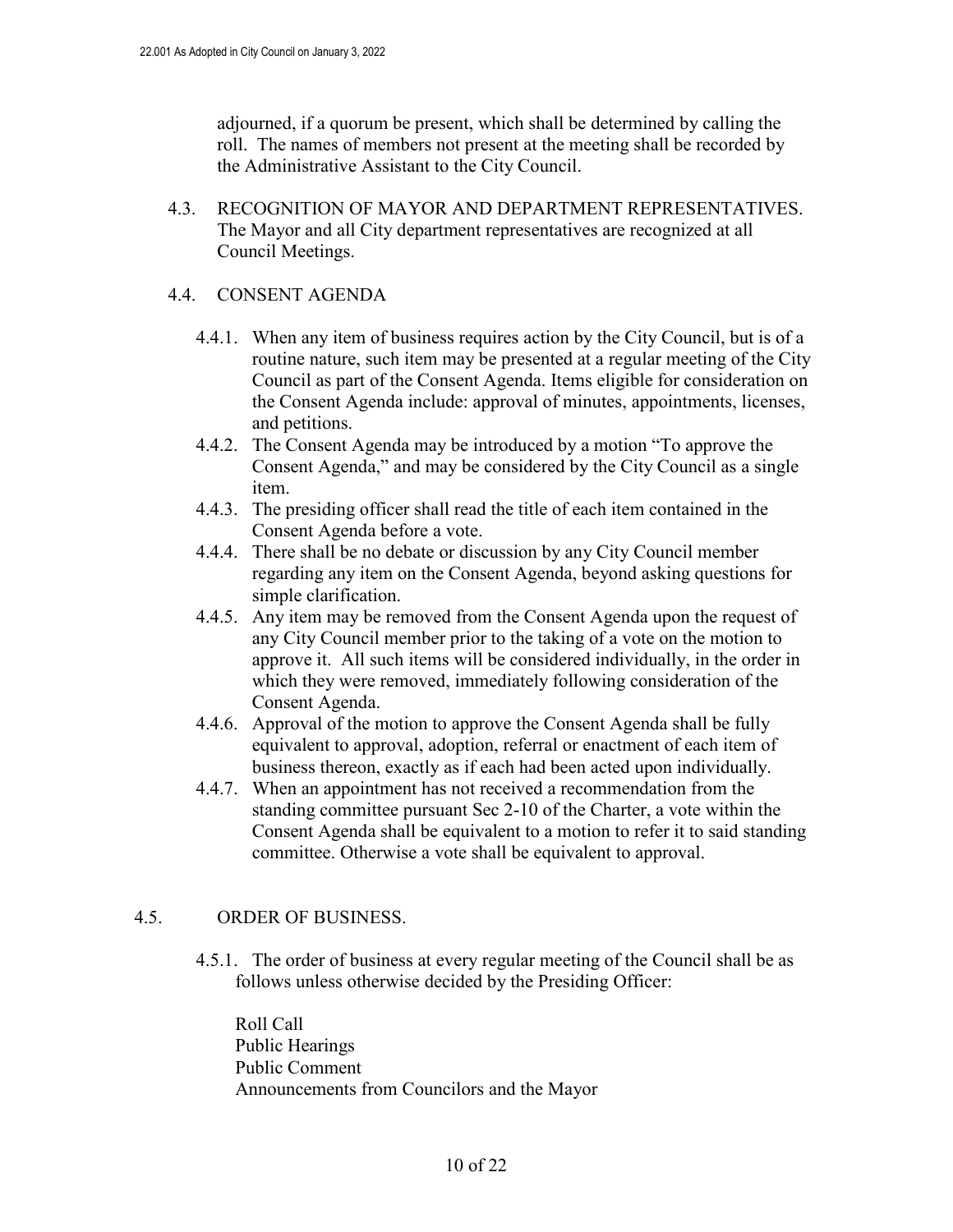Presentations Consent Agenda - Approval of minutes - Licenses and Petitions - Appointments Financial Orders (As Referred) Financial Orders **Orders** Ordinances (Not Yet Referred) **Ordinances** Resolutions Information Requests (Charter Provision 2-7) and Committee Study Requests New Business

- 4.5.2. The agenda shall be published in this manner and adhered to at all meetings. The presiding officer may implement a change in the order of business unless any single Councilor objects, in which case the rules may be suspended as provided in these Rules.
- 4.6. MINUTES OF PREVIOUS MEETING. The Administrative Assistant to the City Council shall submit the minutes of the previous meeting with the Council agenda for the next regular scheduled meeting of the City Council.
- 4.7. CONDUCT. City Councilors and members of the public shall conduct themselves with civility and respect at all times.
- 4.8. PUBLIC COMMENT. Members of the public may address the Council and all Council Committees on any matter for a period of two minutes. This period may be extended or reduced at the discretion of the presiding officer. Public comment may be accepted for no more than 90 minutes. Whenever language translation is required for a member of the public to address the City Council, such person shall be provided four minutes. Individuals wishing to speak will be recognized by the presiding officer and shall state their name and city or town of residence and, optionally, their address. Councilors will not respond to any comments from the public. The City Council will take public comment in person or by remote participation as the technology allows.
- 4.9. NEW BUSINESS. Any Councilor may introduce any written proposed order, ordinance, or resolution to be considered by the Council at the next meeting, but not to be debated during new business.
- 4.10. RECESS. Any Councilor may call for and be granted a recess the length of which will be determined by the presiding officer.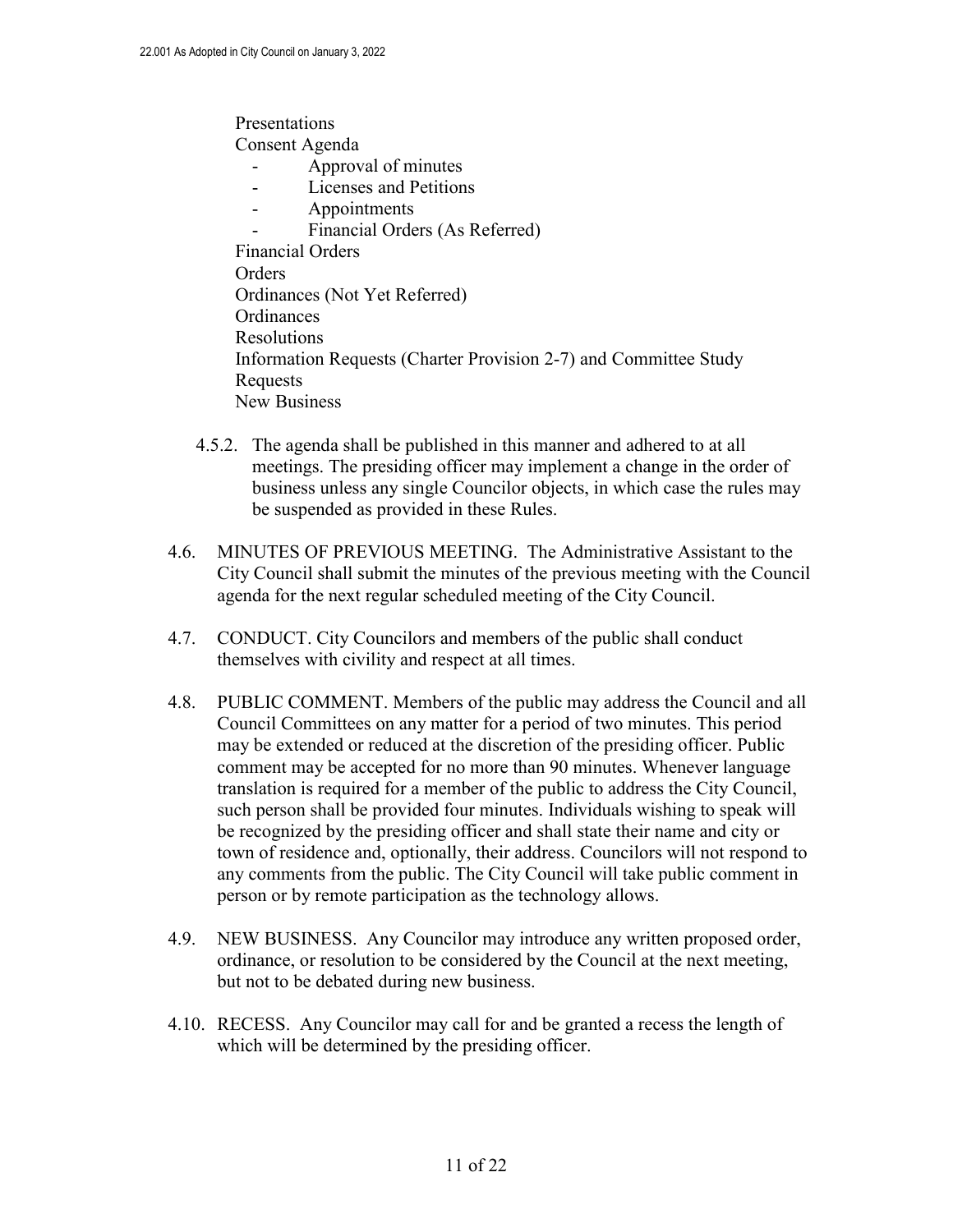- 4.11. ORDER AND MANNER OF SPEAKING. No City Councilor shall speak more than once on a question, to the prevention of any other who has not spoken—and is desirous of speaking. The presiding officer may allow a brief immediate response to any statement posed directly to a particular City Councilor by a City Councilor. The presiding officer may request that any speaker discontinue any overly lengthy speech, but the right of a City Councilor to speak shall not be limited unless a formal motion is passed to set limits to debate for all City Councilors.
- 4.12. ORDER DURING DEBATE. No member should be interrupted while speaking, but by a call to order, or a request for information, or a question of privilege to appeal a decision from the presiding officer, or for the correction of a mistake, nor shall there be any conversation among the members while a paper is being read, or a question stated from the presiding officer

#### 4.13. VOTING

4.13.1. DECIDING VOTES. The presiding officer shall decide all votes, but if a member rises to doubt a vote the presiding officer shall order a roll call vote.

#### 4.13.2. VOTES REQUIRED TO PASS MEASURES

- 4.13.2.1. The affirmative vote, taken by roll call, of 6 members shall be required to adopt an appropriation order or transfer.
- 4.13.2.2. The affirmative vote, taken by roll call, of 6 members shall be required to adopt a zoning ordinance.
- 4.13.2.3. In the absence of statutory requirements providing otherwise, the affirmative vote, taken by roll call, of 5 members shall be required to adopt any other ordinance.
- 4.13.2.4. In the absence of statutory requirements providing otherwise, an affirmative vote of a majority of a quorum shall pass any other measure.

#### 4.13.3. ROLL CALL VOTES.

- 4.13.3.1. REQUEST. Any member may request a roll call vote on any question before the City Council and the Administrative Assistant to the City Council shall take the census of the Council in that manner.
- 4.13.3.2. METHOD OF RECORDING. Roll call votes shall be conducted by this method. The first roll call vote of every session of the City Council shall be in alphabetical order. Each roll call vote after that shall progress to the next City Councilor in the alphabet to be the first Councilor voting, so that at the end of every nine roll call votes each Councilor has by alphabetical progression voted first in one of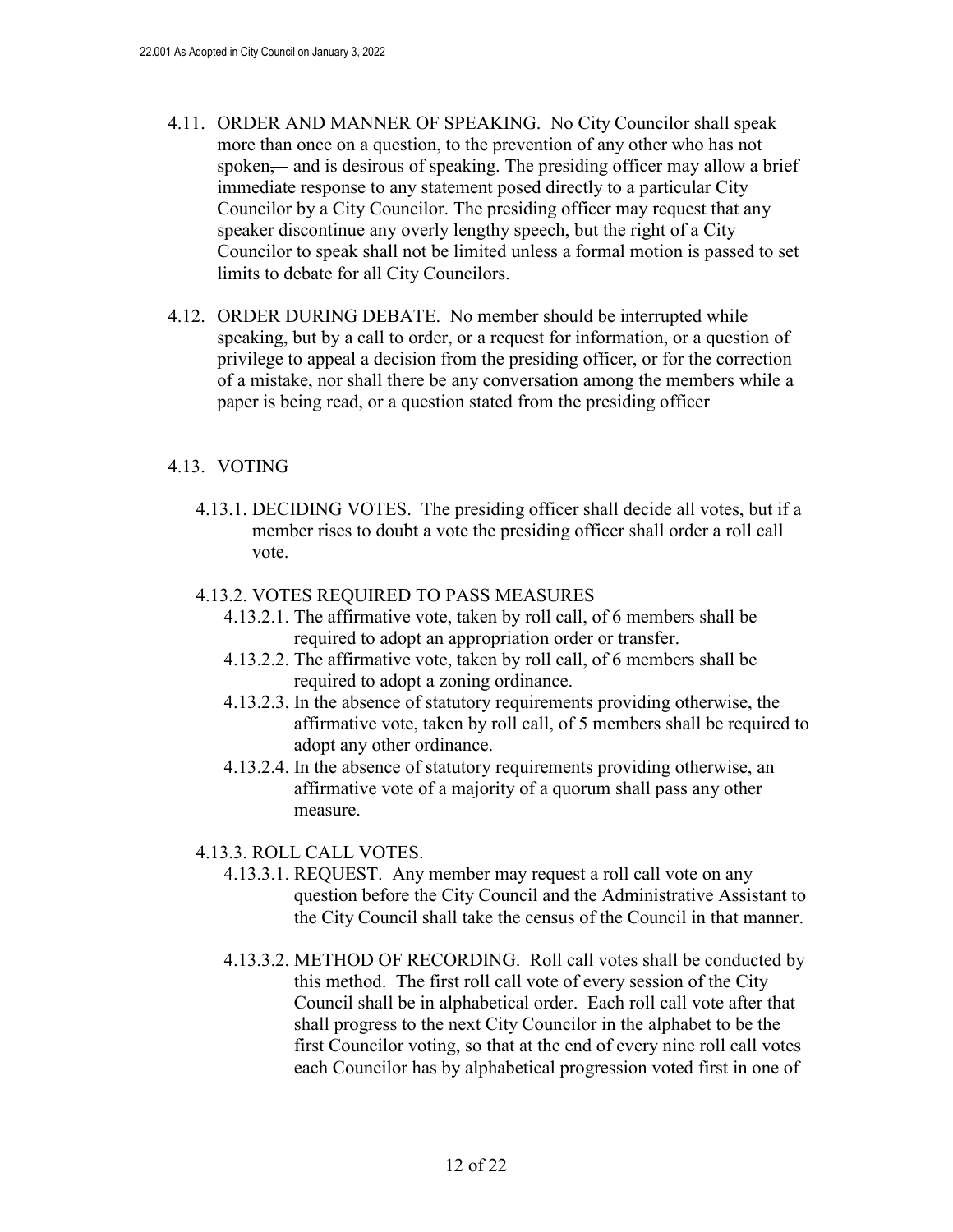the nine roll call votes.

#### 4.13.4. RECONSIDERATION.

- 4.13.4.1. When a vote has passed, except for adjournment or to lay on the table, any member voting with the majority may move a reconsideration, to be acted upon at the same meeting. Any member voting with the minority may move a reconsideration to be acted upon at the next meeting.
- 4.13.4.2. Minority reconsideration shall have priority over majority reconsideration. Minority reconsideration shall be used to allow time for the submission of new or additional information. Reconsideration shall not be used in a dilatory manner as defined in Robert's Rules of Order.
- 4.13.4.3. No motion shall be twice reconsidered.
- 4.14. REMOTE MEETING PARTICIPATION. Councilors may participate remotely in meetings pursuant to the following regulations:
	- 4.14.1. Requirements
		- 4.14.1.1. Any Councilor who participates remotely and all persons present at the meeting location shall be clearly audible to each other;
		- 4.14.1.2. A quorum including the presiding officer shall be physically present at the meeting location;
		- 4.14.1.3. Any Councilor who participates remotely may vote and shall not be deemed absent.
	- 4.14.2. Permissible Reasons for Remote Participation. Any Councilor may participate remotely if the presiding officer determines that one or more of the following factors make the participation of the Councilor's physical attendance unreasonably difficult:
		- 4.14.2.1. Personal Illness;
		- 4.14.2.2. Personal Disability;
		- 4.14.2.3. Emergency;
		- 4.14.2.4. Military Service: or
		- 4.14.2.5. Geographic Distance
		- 4.14.2.6. Family Illness or Family Caretaking
	- 4.14.3. Technology
		- 4.14.3.1. The following media are acceptable methods for remote participation. Remote participation by any other means is not permitted. Accommodations shall be made for any Councilor who requires TTY service, video relay service, or other form of adaptive communications.
			- 4.14.3.1.1. Telephone, Internet, or satellite-enabled audio or video conferencing;
			- 4.14.3.1.2. Any other technology that enables the remote participation and all persons present at the meeting location to be clearly audible to one another.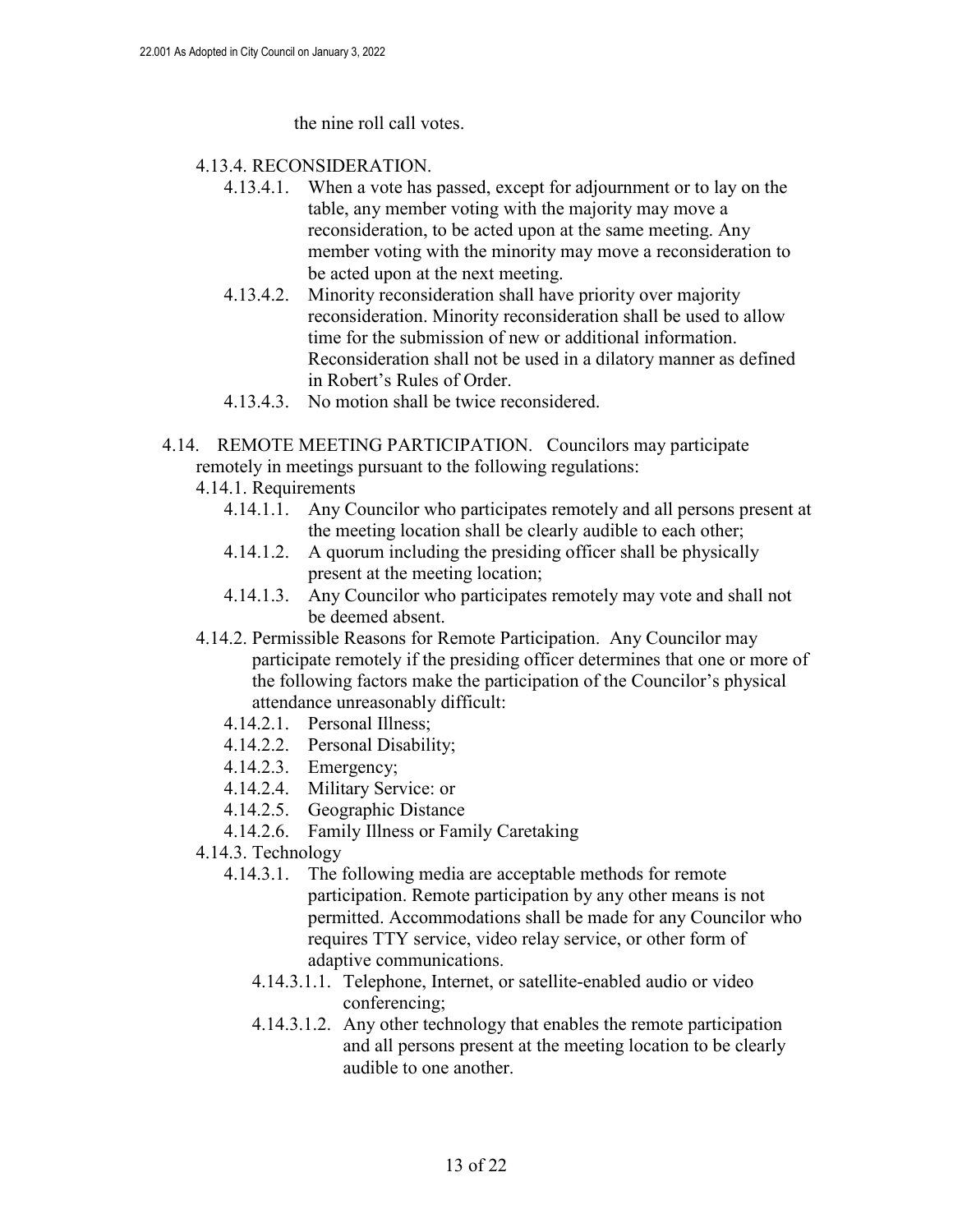- 4.14.3.2. When video technology is in use, the remote participant shall be clearly visible to all persons present in the meeting location.
- 4.14.3.3. The presiding officer may decide how to address technical difficulties that arise as a result of utilizing remote participation, but is encouraged, wherever possible, to call a brief recess while reasonable efforts are made to correct any problem that interferes with a remote participant's ability to hear or be heard clearly by all persons present at the meeting location. If technical difficulties result in a remote participant being disconnected from the meeting, that fact and the time at which the disconnection occurred shall be noted in the meeting minutes.
- 4.14.3.4. All costs associated with remote participation, if any, shall be borne by the Councilor remotely participating.
- 4.14.4. Procedures
	- 4.14.4.1. Any Councilor who wishes to participate remotely shall, as soon as reasonably possible prior to a meeting, notify the presiding officer of their desire to do so and the reason for and facts supporting their request.
	- 4.14.4.2. At the start of the meeting, the presiding officer shall announce the name of any member who will be participating remotely and the reason for their remote participation. This information shall be recorded in the meeting minutes.
	- 4.14.4.3. All votes taken during any meeting in which a member participates remotely shall be by roll call vote.
	- 4.14.4.4. Any Councilor participating remotely may participate in executive session, but shall state at the start of any such session that no other person is present and/or able to hear the discussion at the remote location. Any Councilor participating remotely who cannot certify that no other person is present and/or able to hear the discussion at the remote location may not participate in executive session.
	- 4.14.4.5. When feasible, the presiding officer shall distribute to remote participants, in advance of the meeting, copies of any documents of exhibits that they reasonably anticipates will be used during the meeting. If used during the meeting, such documents shall be a part of the official record of the meeting, and shall be listed in the meeting minutes and retained in accordance with Massachusetts General Law Chapter 30A Section 22.
- 4.14.5. Application. This rule shall apply to Council Committees.
- 4.14.6. Amendment. This section may not be amended unless it is in accordance with the Mayor's Remote Meeting Participation Policy, Massachusetts General Law Chapter 30A Sections 18-25 and 940 Code of Massachusetts Regulations 29.10.
- 4.15. MINUTES OF EXECUTIVE SESSION. The City Council shall create and maintain accurate minutes of all executive sessions in accordance with the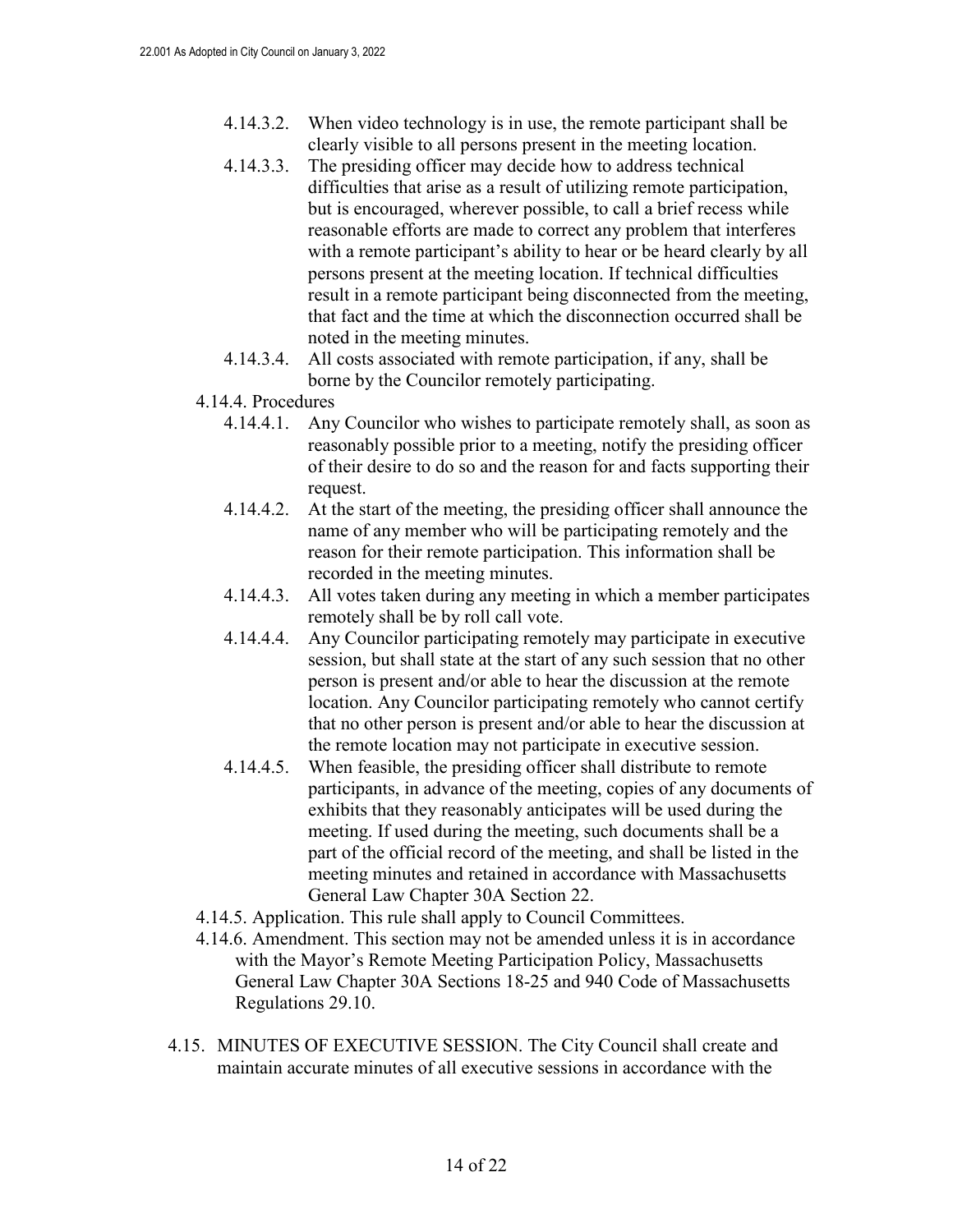#### following:

- 4.15.1. The minutes shall set forth the day, time and place, the members present or absent, a summary of the discussions on each subject, a list of documents and other exhibits used at the meeting, the decisions made and the actions taken at each meeting, including the record of all votes.
- 4.15.2. Any vote taken in an executive session shall be recorded by roll call and entered into the minutes.
- 4.15.3. The minutes of any executive session and the notes, or other materials used in the preparation of such minutes, and all documents and exhibits used at the session may be withheld from disclosure to the public in their entirety, according to the provisions of M.G.L. Chapter 4  $\S$  7 (26) (a), as long as publication would defeat the lawful purposes of the executive session, but no longer.
- 4.15.4. Approving minutes.
	- 4.15.4.1. Votes to approve executive session minutes may be, but are not required to be, taken in executive session.
	- 4.15.4.2. Review of, deliberation on and amendments to executive session minutes shall be done in executive session.
- 4.15.5. Releasing minutes.
	- 4.15.5.1. As provided in MGL Ch 30A, Sec 22(g)(1), The Council President, with the assistance of the Administrative Assistant to the City Council and City Solicitor, shall, at reasonable intervals, not to exceed three months, review the minutes of executive sessions to determine if the relevant statutory provisions warrant continued nondisclosure. Such determination shall be announced at the City Council's next meeting and such announcement shall be included in the minutes of that meeting.
	- 4.15.5.2. Whenever the Council President requests that a vote of the Council be taken to determine whether to release executive session minutes, that vote must be taken in executive session.
- 4.15.6. Upon request by any person to inspect or copy the minutes of an executive session or any portion thereof, the Council shall respond to the request within 10 days following receipt and shall release any such minutes that would not defeat the lawful purposes of the executive session.
- 4.15.7. Any notes, documents or other exhibits used in the preparation of the minutes of executive sessions shall be retained for at least 60 days following the approval of the minutes of the executive session by the Council. The Council President shall periodically review said notes and other documents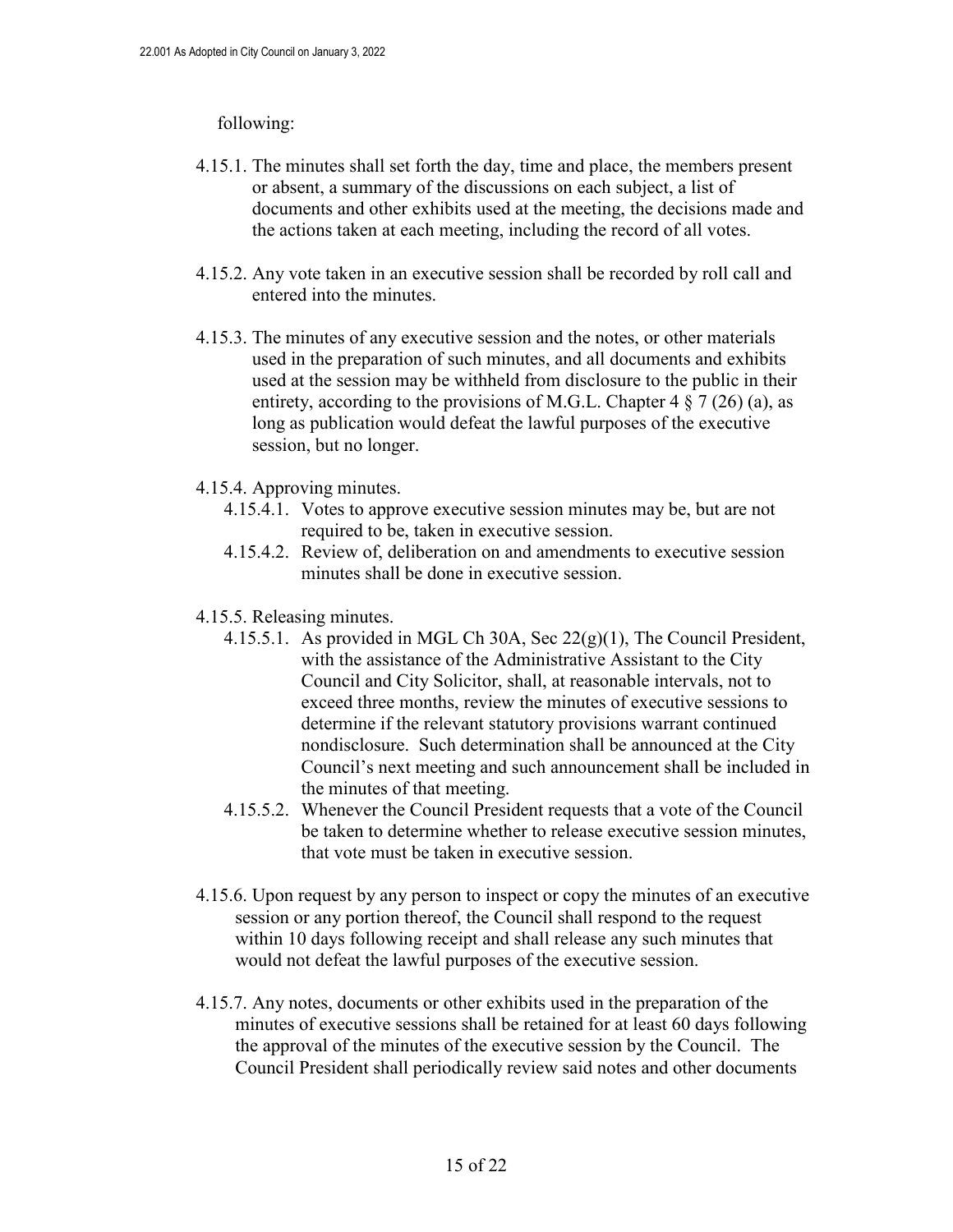prior to the discarding or destruction thereof.

## 5. Legislative Process

#### 5.1. PROPOSED MATTERS

- 5.1.1. Matters proposed for inclusion in City Council agendas shall be filed with the Administrative Assistant to the City Council. Agendas shall be published in accordance with the Open Meeting Law.
- 5.1.2. COMMUNICATION WITH MAYOR'S OFFICE. The Administrative Assistant to the City Council shall serve as a point of contact with the Mayor's office regarding the City Council's agendas.
- 5.1.3. ADDING MATTERS TO COUNCIL AGENDA. The Council President shall have discretion over the items added to Council agendas, except that if the addition of an item has been once requested by a member of the City Council or the Mayor and at the discretion of the Council President that item is not placed on an agenda of a regular Council meeting, then before the next regular Council meeting any two members of the City Council may petition the Council President who shall then add the item to the agenda of the next regular Council meeting.

#### 5.1.4. PRESENTATION AND ENACTING STYLE OF MATTERS

| Line           | Ordinances                   | Orders                | Resolutions            |  |  |
|----------------|------------------------------|-----------------------|------------------------|--|--|
| 1. Date        | "In the Year $2016$ "        | "In the City Council, | "In the Year 2016"     |  |  |
|                |                              | February 2, 2016."    |                        |  |  |
| 2. Sponsorship | "Upon the recommendation of" |                       |                        |  |  |
| 3. ID Number   | Not prefaced                 | Prefaced by "O"       | Prefaced by "R"        |  |  |
| 4. Type of     | "An Ordinance"               | "An Order"            | "A Resolution"         |  |  |
| Matter         |                              |                       |                        |  |  |
| 5. Short Title | "Relative to"                | "To" et al.           | "To", "In support"     |  |  |
|                | "Entitled the                |                       | $of$ ", et al.         |  |  |
|                | Ordinance of                 |                       |                        |  |  |
|                | 2016", or "To "              |                       |                        |  |  |
|                | et al.                       |                       |                        |  |  |
| 6. Enacting    | "Be it ordained by           | "Ordered, that"       | "Be it resolved by the |  |  |
| Clause         | the City Council of          |                       | City Council of the    |  |  |
|                | the City of                  |                       | City of Northampton in |  |  |
|                | Northampton in               |                       | City Council           |  |  |
|                | City Council                 |                       | assembled, as follows" |  |  |
|                | assembled, as                |                       |                        |  |  |

5.1.4.1. Matters shall be presented in a format as indicated in the table below: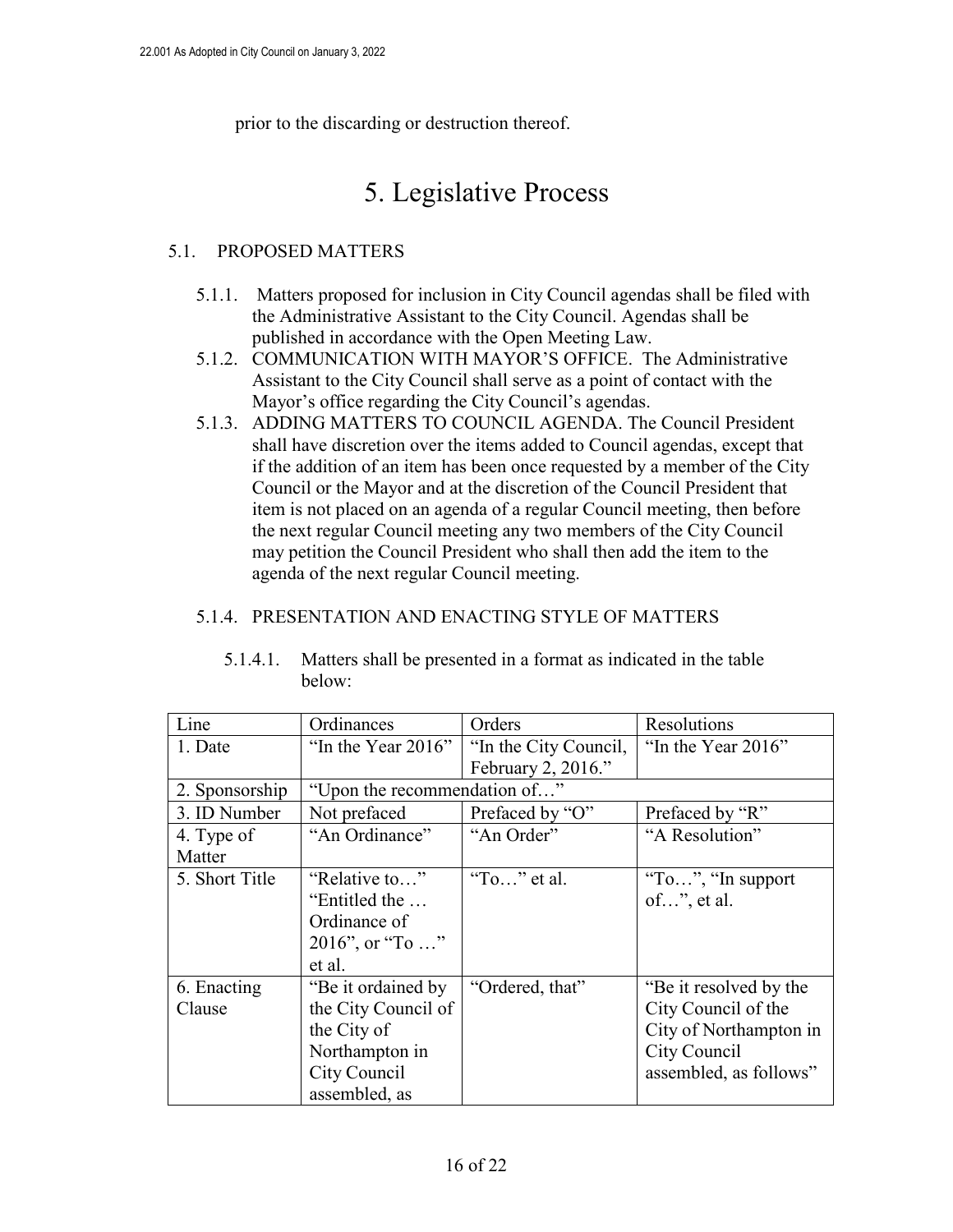|  |  | w |  |  |
|--|--|---|--|--|
|--|--|---|--|--|

- 5.1.4.2. Administrative ID Number. The Administrative Assistant to the City Council shall assign each matter, upon formal submission, a unique identification number, in the form of the last two digits of the calendar year followed by an incrementally increasing number. The incrementally increasing portion shall reset to "1" every Council session.
- 5.1.4.3. Additions to the Code of Ordinances shall be indicated in bold and/or underline. Deletions shall be indicated by striking through.
- 5.1.5. SUPPORTING DOCUMENTS. Maps and visuals, along with all other supportive evidence essential to a matter, shall be presented in a clear and intelligible way.

#### 5.2. REFERRAL OF MATTERS

- 5.2.1. In general, all matters may be referred to Council committees or executive multiple-member bodies, which shall constitute a request for a report on such matters.
- 5.2.2. Financial orders. No order or resolution authorizing a loan, the levying of a tax or the expenditure of money (with the exception of the printing of the annual reports) shall be voted on by the City Council until it has been considered by the Committee on Finance, unless the Council determines that such consideration is not necessary, as provided in 2.6.1.1.1. It shall be the duty of such committee to report on the relation of such order, resolution, levy or expenditures to the finances of the City, but new provisions shall not be added to such resolution, order, levy or expenditure by the Committee unless directly connected with the financial features thereof, and then by recommendation only.
- 5.2.3. Ordinances. No ordinance shall be voted on by the City Council until it has been considered by the Committee on Legislative Matters.
- 5.2.4. Licenses and permits. Licenses and permits may be referred to the Committee on Community Resources for the committee's recommendation.
- 5.2.5. Should a committee fail to report within the time set forth in Section 2.6.2.6, or if a multiple-member body fails to report within 45 days of referral to that body, the City Council shall be authorized to proceed with the matter in absence of such report.
- 5.3. SOLICITOR REVIEW OF ORDINANCES. At or before the meeting at which the Committee on Legislative Matters considers any matter for approval and/or recommendation the City Solicitor shall be requested to examine the matter's form and legal character.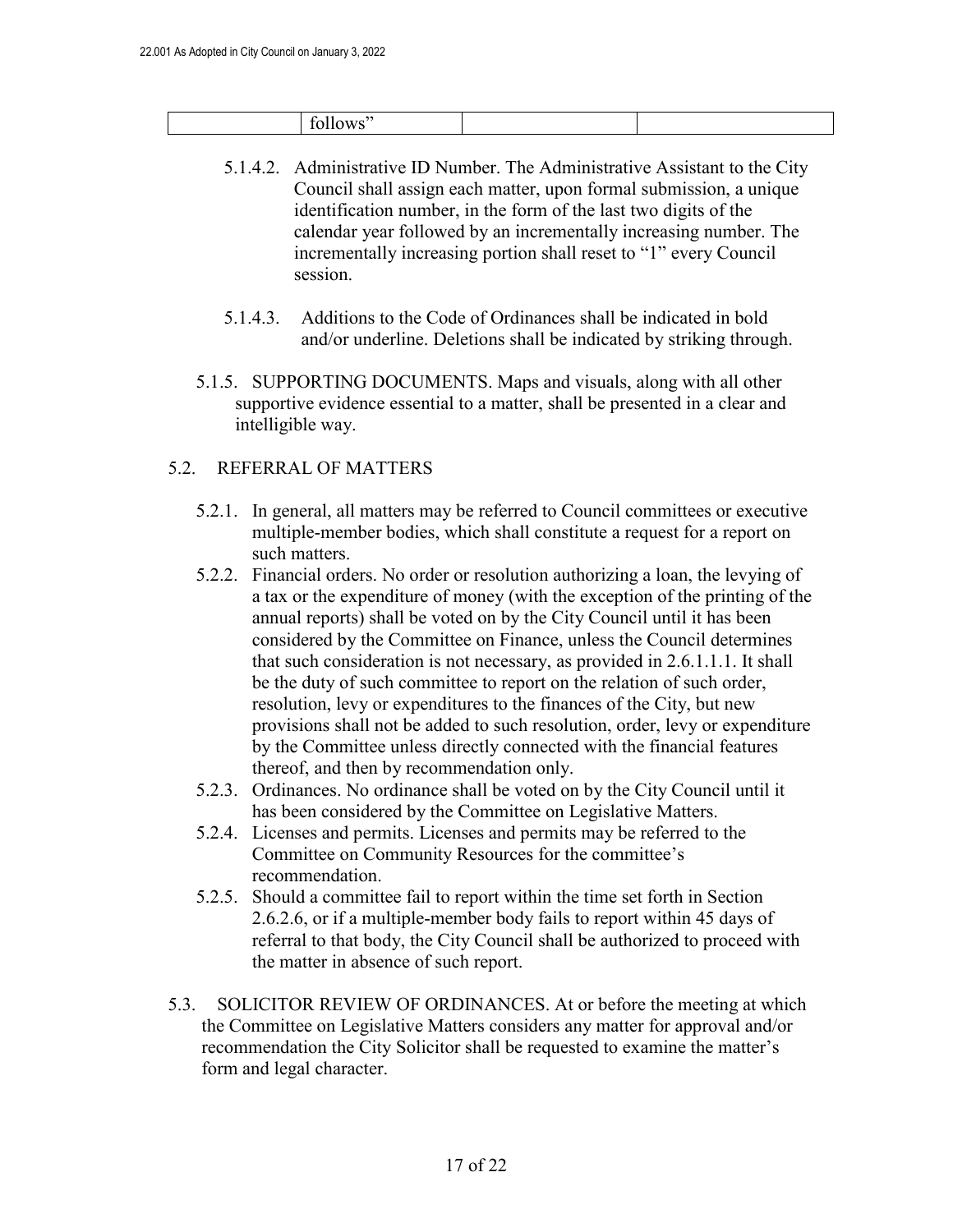- 5.4. WITHDRAWAL OF MATTERS. If the Council has previously acted on a matter, the matter may be withdrawn by this method. At the written request of any sponsor(s) of a matter, a matter shall be withdrawn from consideration in the City Council and in all City Council Committees to which the matter had been referred provided the withdrawal be placed on the agenda of a City Council meeting. No vote shall be required. However, if at that meeting all sponsors of a matter do not unanimously agree to withdraw a matter, the matter shall not be withdrawn. However at that time any Councilor shall upon their request have their individual sponsorship removed.
- 5.5. MATTERS REQUIRING TWO READINGS. Before a vote on a matter may be held, it must first have been introduced at a prior City Council meeting, unless otherwise provided in these Rules. Introduction shall include a description of purpose and effects and full discussion by the Council is allowed.
- 5.6. MATTERS REQUIRING ONE READING. The following shall require only one reading of the Council:
	- 5.6.1. Licenses
	- 5.6.2. Approval of minutes
	- 5.6.3. Acceptances of reports
	- 5.6.4. Petitions, and orders to grant petitions
	- 5.6.5. Appointments
	- 5.6.6. Orders to adopt or amend the Council Rules and
	- 5.6.7. Orders to set dates and times of Council meetings.
- 5.7. ENROLLMENT COMMITTEE. When matter has passed the required number of votes, it shall be signed by the Administrative Assistant to the City Council and signed by the Enrollment Committee consisting of two City Councilors.
- 5.8. AUTOMATIC CARRYOVER. Matters that have not passed the required number of votes by the end of the current session shall automatically carry over to the next session of the City Council and shall remain in the Council and in all committees and executive commissions to which they have been referred at the start of the next session unless:
	- 5.8.1. A matter has already failed on the first of two required votes; or
	- 5.8.2. A matter has received a negative recommendation from the Committee on Legislative Matters; or
	- 5.8.3. The City Council votes to prevent automatic carryover of a matter to the next session. For this purpose, at the request of any City Councilor, the City Council President shall place any such pending matter on the agenda at the final meeting of the session. Only one vote shall be required to prevent automatic carryover, but 2/3 majority of the full Council shall be required; or
	- 5.8.4. None of the sponsors of a matter will be serving in the next session of the City Council.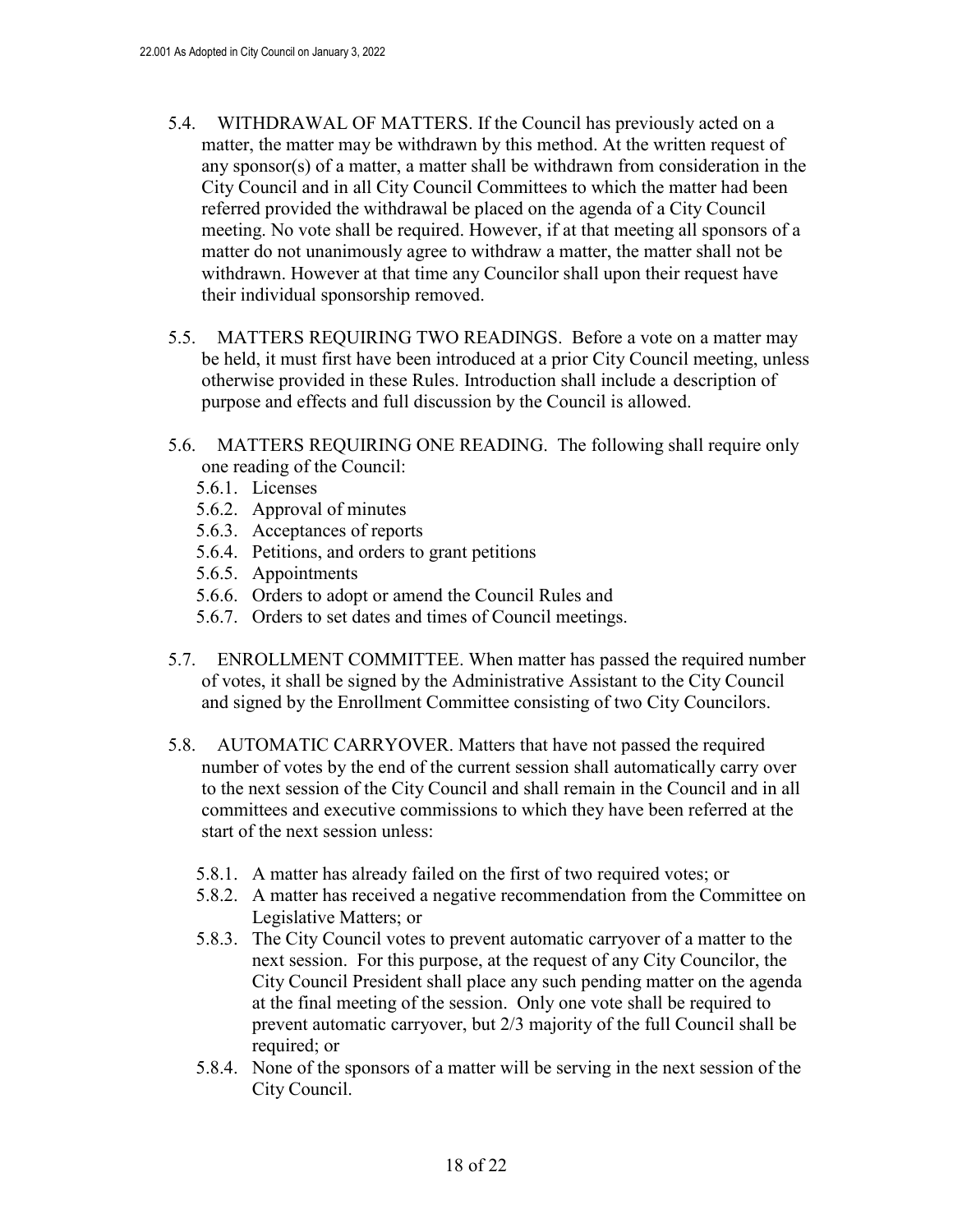## 6. APPENDICES

#### 6.1 SPECIAL PERMIT GRANTING AUTHORITY

#### Chair/Moderator

#### I. Selection of a Chair/Moderator

The City Council President will serve as the presiding officer of the hearing.

#### MEETINGS AND HEARINGS

#### II. Notice of Public Hearings

Notice of hearings shall be advertised as required by the provisions of General Law Chapter 40A. In addition to the legally required notices the City Council will make every effort to publish this notice broadly so the public will be fully informed, methods might include the City website, email distribution list and Northampton Community Television.

#### III. Calling of Public Hearing

All hearings held by the Council as a Special Permit Granting Authority Shall be open to the public.

#### IV. Public Hearings

- 1. Public hearings, when called, will be conducted in the following manner:
	- A. The presiding officer will announce that it is time for a Public Hearing and will announce the subject of such hearing.
	- B. The presiding officer will review evidence of adequate advertisement and legal notice and, if found to be appropriate and proper according to law, will have the advertisement read into the record. The presiding officer will then explain the procedure to be followed, including the time limits on speakers' and the fact that each speaker shall give their name and address for the record. By majority vote the City Council may extend the time granted to a particular speaker by the presiding officer. The chair may limit testimony that is repetitive.
	- C. The presiding officer will report on any new or changed information pertinent to the subject, if any, and then have read into the record all memoranda, opinions, comments and recommendations or City departments or boards pertinent to the matter.
	- D. The applicant will be given a reasonable amount of time to make a presentation regarding the matter.
	- E. Other persons supporting the position of the proponents will then be allowed to express the fact of their support and to present such supportive information as was not included in the initial or previous presentations. A five-minute time limit shall apply but the Council could extend the time on a majority vote.
	- F. Before opponents to an application or petition are called to speak, a member of the Council may move for invocation of a summary procedure and, if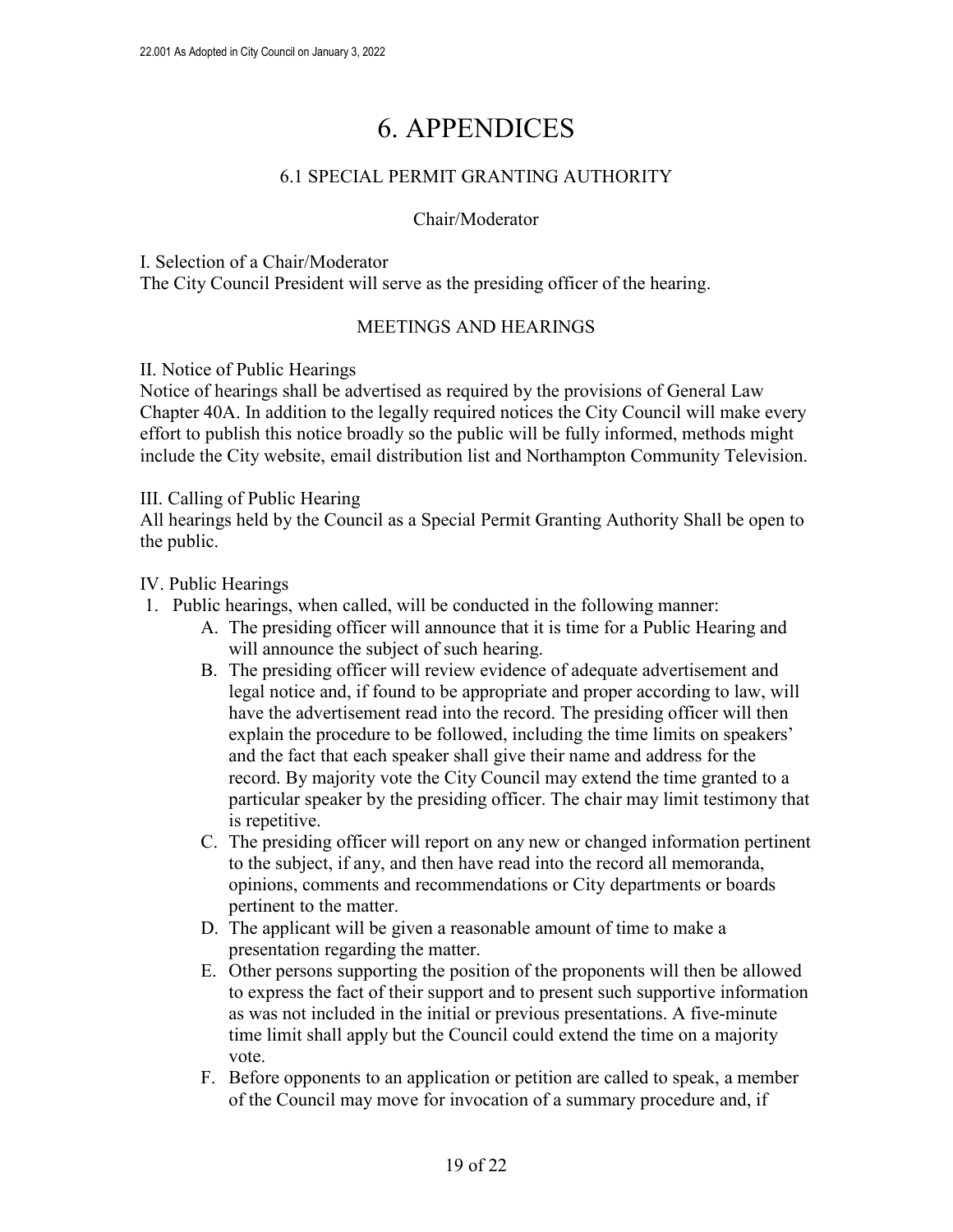seconded and approved by a majority of the quorum, may subsequently move to deny the request made by the applicant, based on a finding that the evidence presented was not adequate to justify the request. If the motion for denial is then seconded and is approved by the quorum, the public hearing may be deemed complete.

- G. Those persons speaking in opposition to the position taken by the principal proponent are then allowed to speak, each being allowed to express the fact of their opposition and to present such supportive information as was not included in previous presentations before the Council. A five-minute time limit shall apply and the Council could extend the time on a majority vote.
- H. After all opponents have been heard, the presiding officer will then allow the proponent and or project staff person to respond to any issues/questions raised by the opponents.
- I. After the proponents have responded to the opponents, the opponents shall have an additional opportunity to respond, the presiding officer shall determine which opponent shall respond at which time. A three minute time limit shall apply but the Council may extend the time by majority vote. The motion to extend time is non-debatable.
- J. The presiding officer will then enter all documents received concerning the matter into the record. The applicant or project staff may then answer any questions raised in the letters.
- K. If new information is presented the presiding officer or the Council may allow additional time for the appropriate party to respond. Immediately or in writing later but before the close of the public hearing.
- L. The presiding officer will then hear questions from the general public regarding aspects/issues that have not been addressed in previous testimony. The presiding officer shall refer questions to the appropriate person and may rule questions out of order if the subjects of the questions have already been addressed. Questions may also be submitted in writing.
- M. At any point, a public hearing may be continued or postponed to a time, place and date certain, provided that these rules and procedures are adhered to when it is resumed, or may be continued or postponed to a time, place and date not certain, providing required advertising and notice procedures are followed to announce the time, place and date of resumption. Each meeting is a continuation of the same public hearing.

V. Votes of the Council

All votes for Special Permits shall require a 2/3 majority of the Council to pass.

Applications before the City Council

#### VI. Permit Applications

Applications for a Special Permit before the City Council shall be prepared in accordance with the procedures in the Northampton Zoning Ordinance and the instruction on and attached to the application form. Every application for action by the Council shall be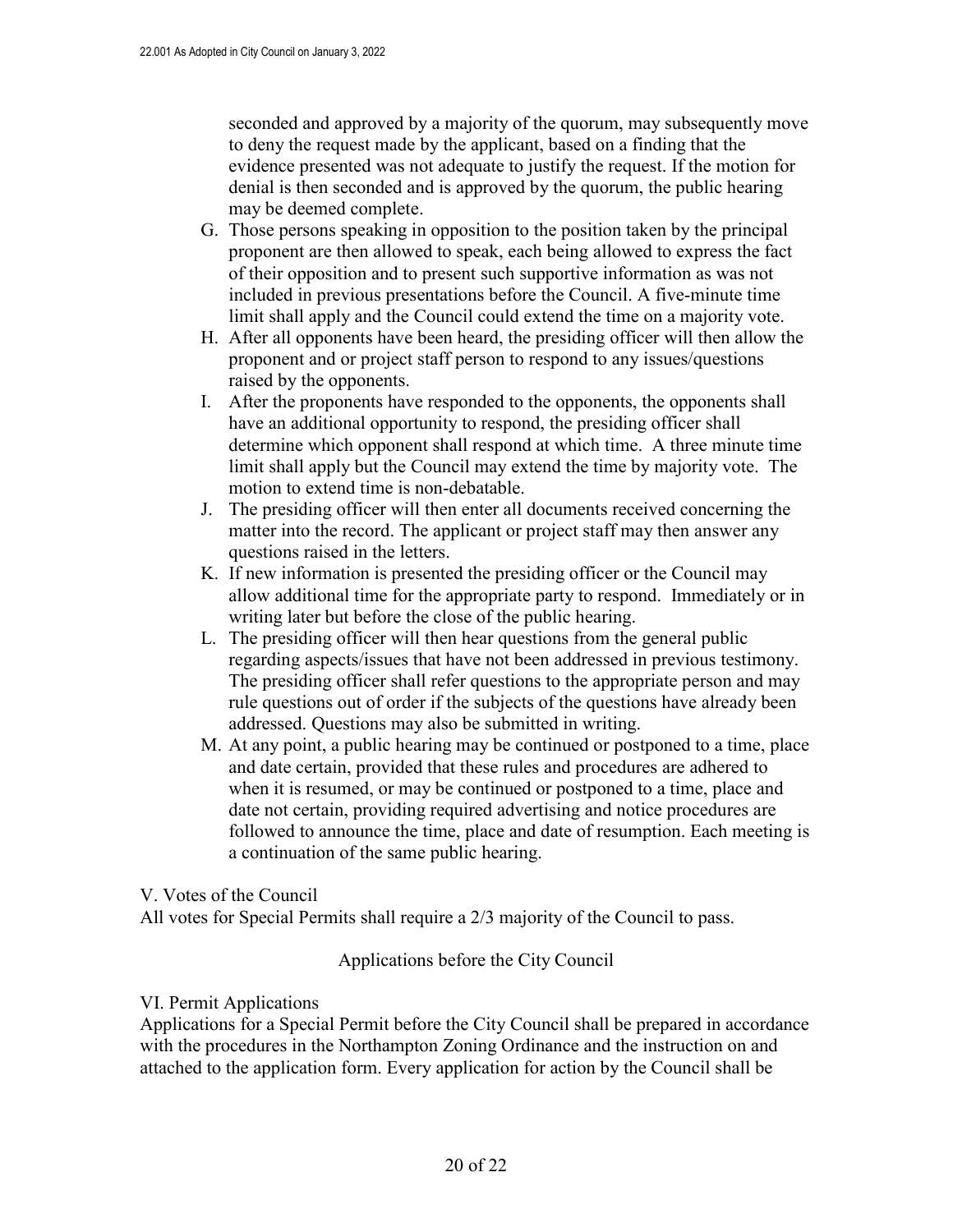made on the official application form, and as approved by the Council and adopted by reference in these Bylaws and Rules of Procedure.

#### 6.2 Examples of Presentation and Enacting Styling of Matters

*In the Year Two Thousand and Fifteen* Upon the Recommendation of Councilor J. Calvin Coolidge

# **15.073 AN ORDINANCE**

### **RELATIVE TO ZONING IN CENTRAL BUSINESS (OR) ENTITLED THE ZONING ORDINANCE OF 2016 (OR) TO REVISE SEC. 000 OF THE CODE OF ORDINACES**

*Be it ordained by the City Council of the City of Northampton, in City Council assembled, as follows:* 

*In the Year Two Thousand and Fifteen* Upon the Recommendation of Councilor J. Calvin Coolidge

# **R-15.003 A RESOLUTION**

### **IN SUPPORT OF DEMOCRACY (OR) TO CREATE A SELECT COMMITTEE TO RECOMMEND A STATE LEGISLATIVE AGENDA**

*Be it resolved by the City Council of the City of Northampton, in City Council*